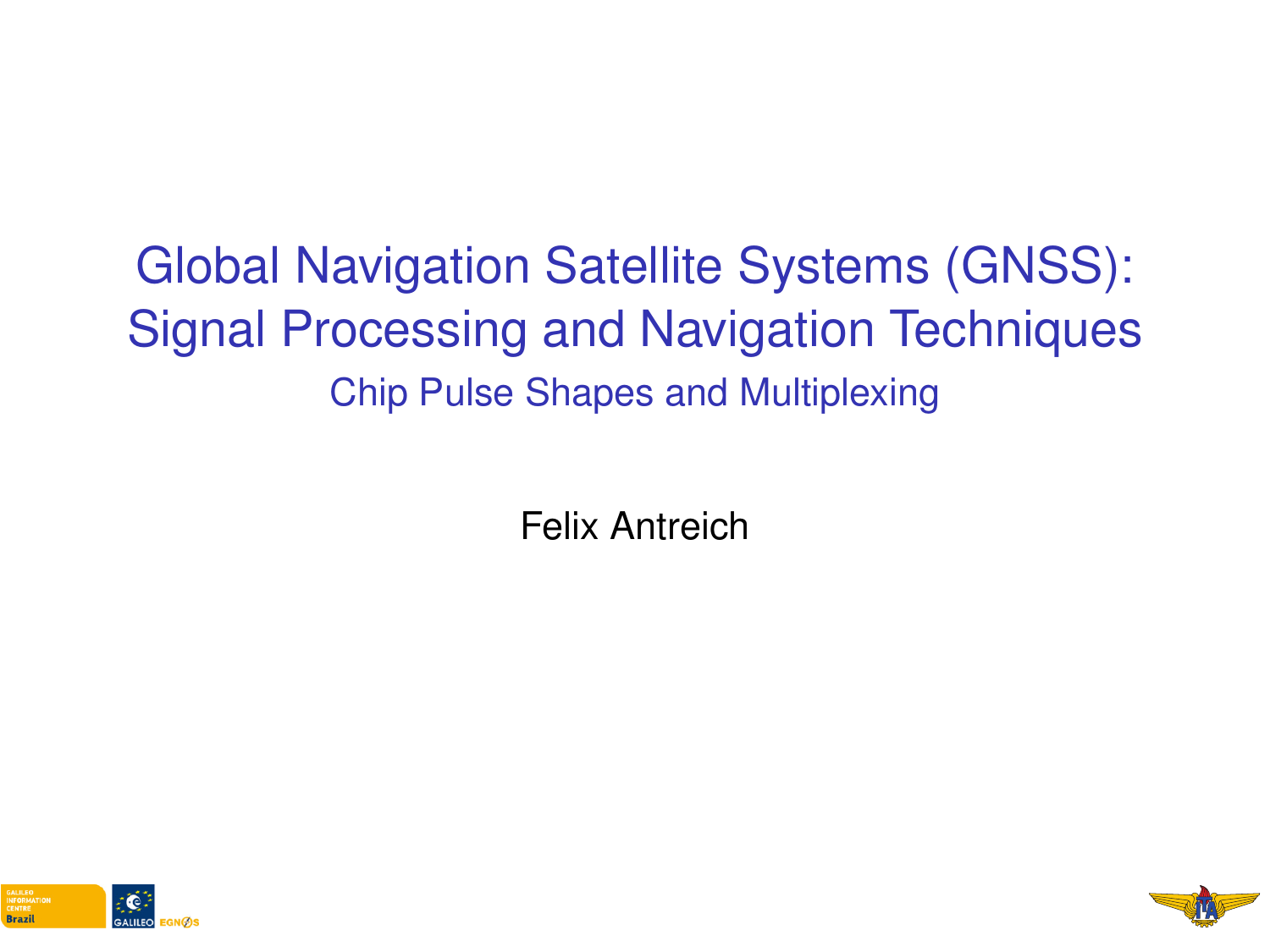### <span id="page-1-0"></span>**Outline**

#### [Rectangular Chip Pulse Shape](#page-1-0)

[Binary Offset Carrier \(BOC\) Signals](#page-6-0)

[Composite BOC and Time-Multiplex BOC](#page-18-0)

[Signal Mapping/Multiplexing Methods](#page-27-0)

[Signal Interplex](#page-29-0)

[Alternate BOC \(AltBOC\)](#page-39-0)



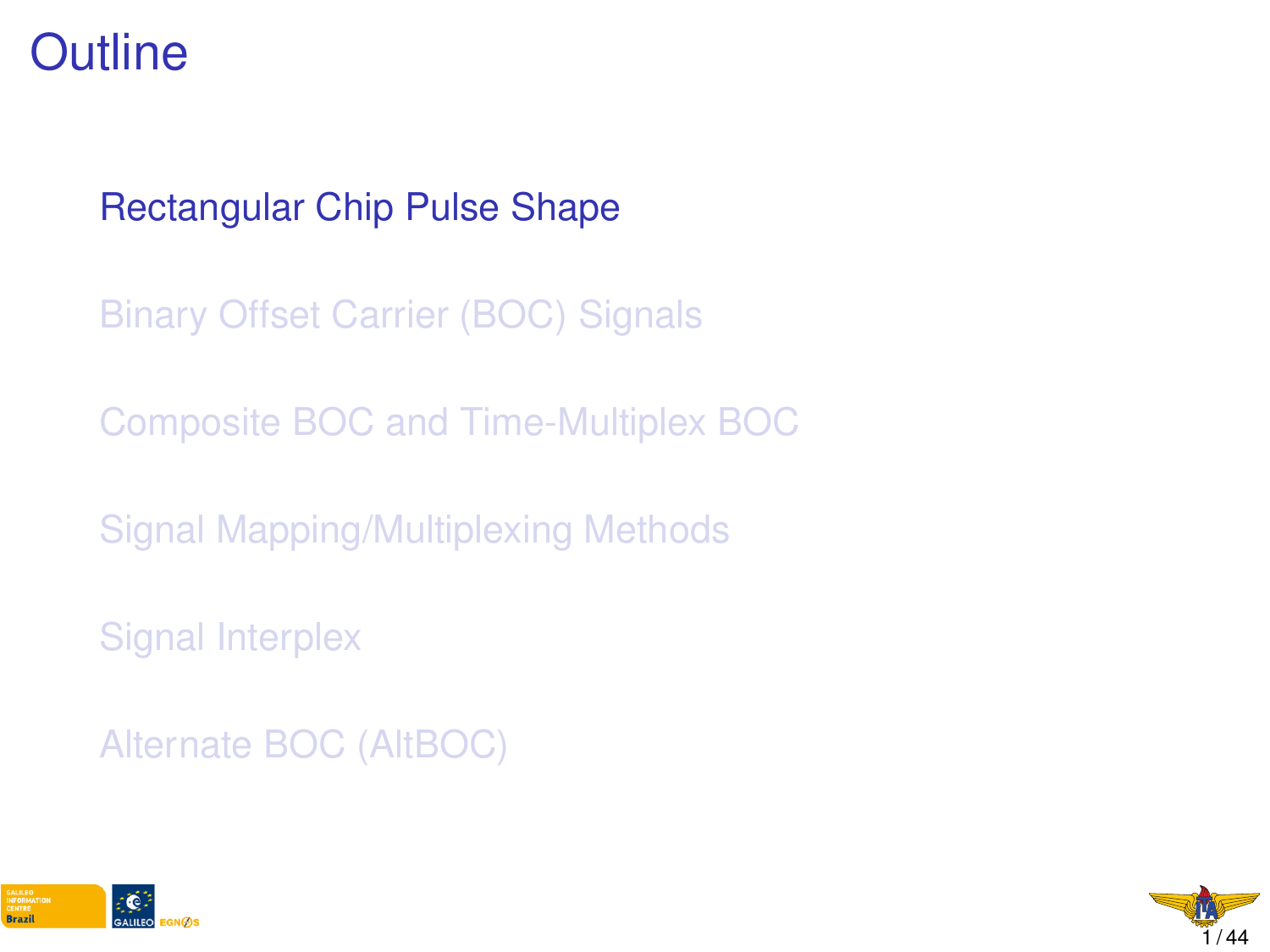# Chip Pulse Shape (1)

The rectangular chip pulse shape can be described by

$$
p_{\Box}(t)=\frac{1}{\sqrt{T_c}}\left(U(t+\frac{T_c}{2})-U(t-\frac{T_c}{2})\right),\,
$$

where *U*(*t*) denotes the unit step or Heaviside's unit step function

$$
U(t)=\left\{\begin{array}{ll}0 & t<0\\1 & t\geq 0\end{array}\right.,
$$

and

$$
\int_{-\infty}^{\infty} |p_{\square}(t)|^2 \, dt = 1
$$

- $\triangleright$  The rectangular chip pulse shape can be considered as the *classical* chip pulse shape, which originally was used for early spread spectrum signals
- $\triangleright$  We get a binary phase shift keying (BPSK) signal

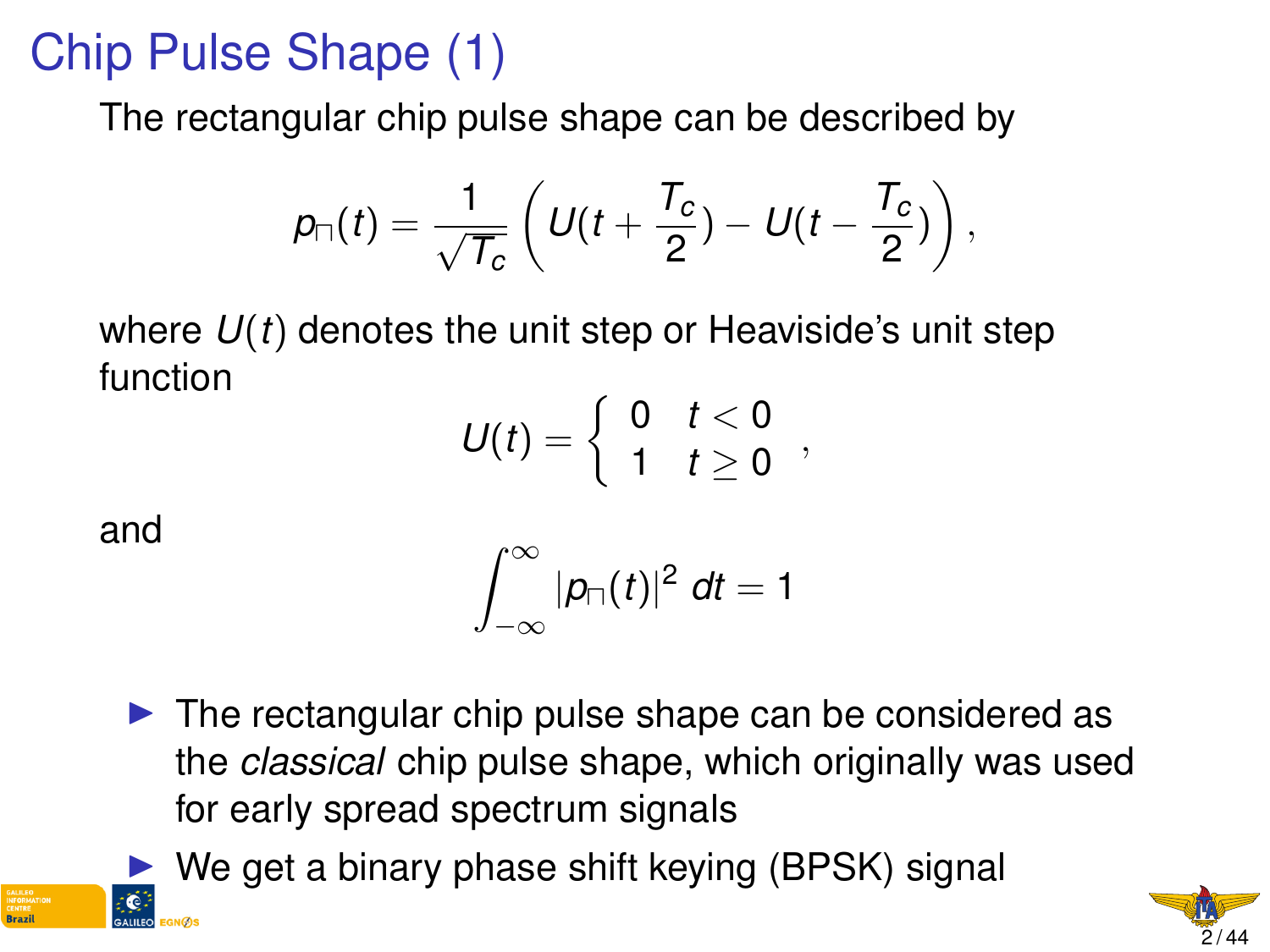# Chip Pulse Shape (2)





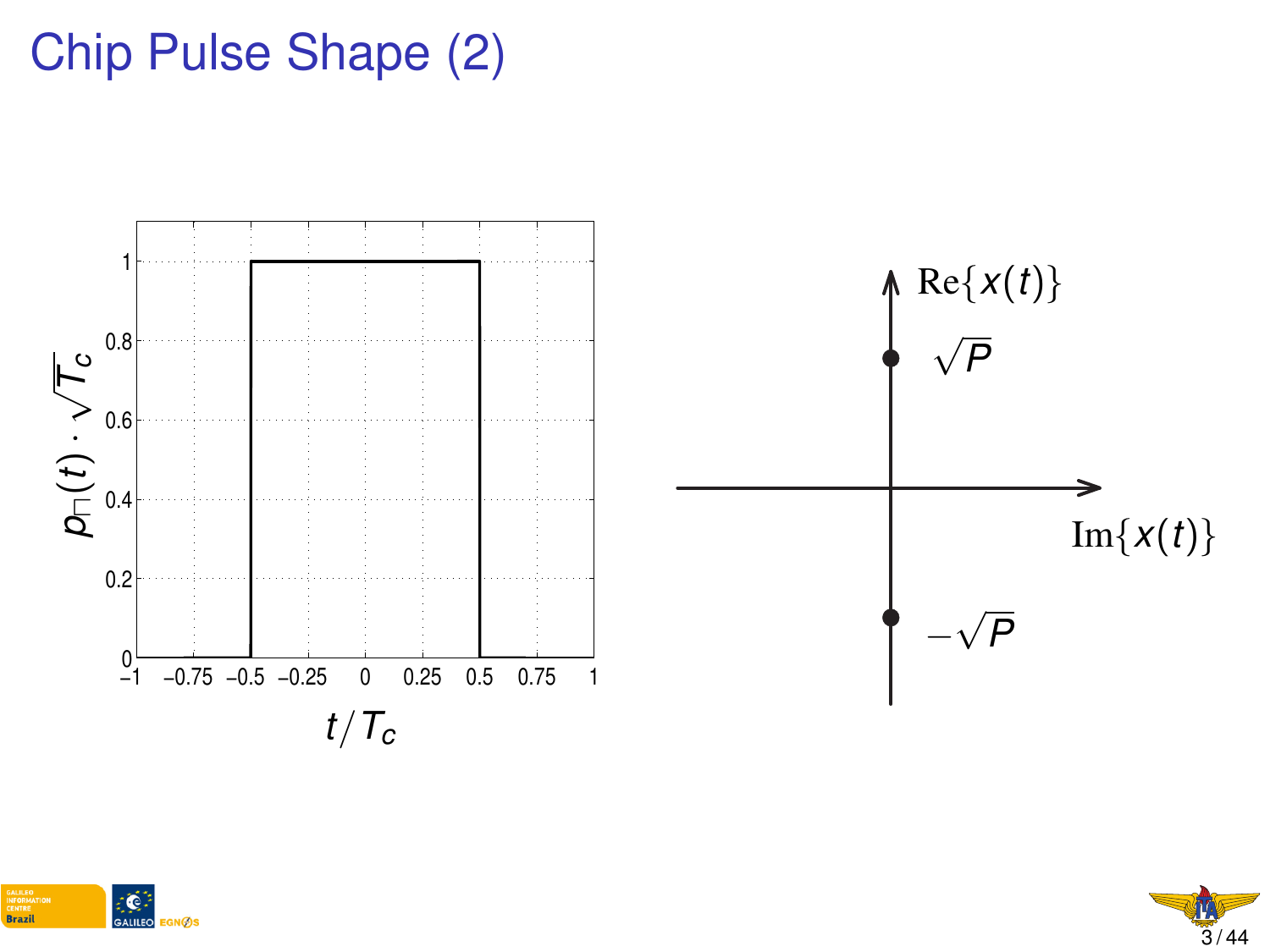### Fourier Transform and Autocorrelation (1)

The Fourier transform of  $p_{\Box}(t)$  reads

$$
P_{\Box}(f) = \frac{\sqrt{T_c} \sin(\pi f T_c)}{\pi f T_c} = \sqrt{T_c} \operatorname{sinc}(f T_c)
$$

Here, the sinc function is defined as

$$
\mathrm{sinc}(t) = \frac{\sin(\pi t)}{\pi t}
$$

The autocorrelation function can be given as

$$
R_{\Box}(\varepsilon) = \int_{-\infty}^{\infty} |P_{\Box}(f)|^2 e^{j2\pi f\varepsilon} df = \int_{-\infty}^{\infty} T_c \operatorname{sinc}^2(fT_c) e^{j2\pi f\varepsilon} df
$$
  
= 
$$
\int_{-\infty}^{\infty} p_{\Box}(t) p_{\Box}(t+\varepsilon) dt
$$



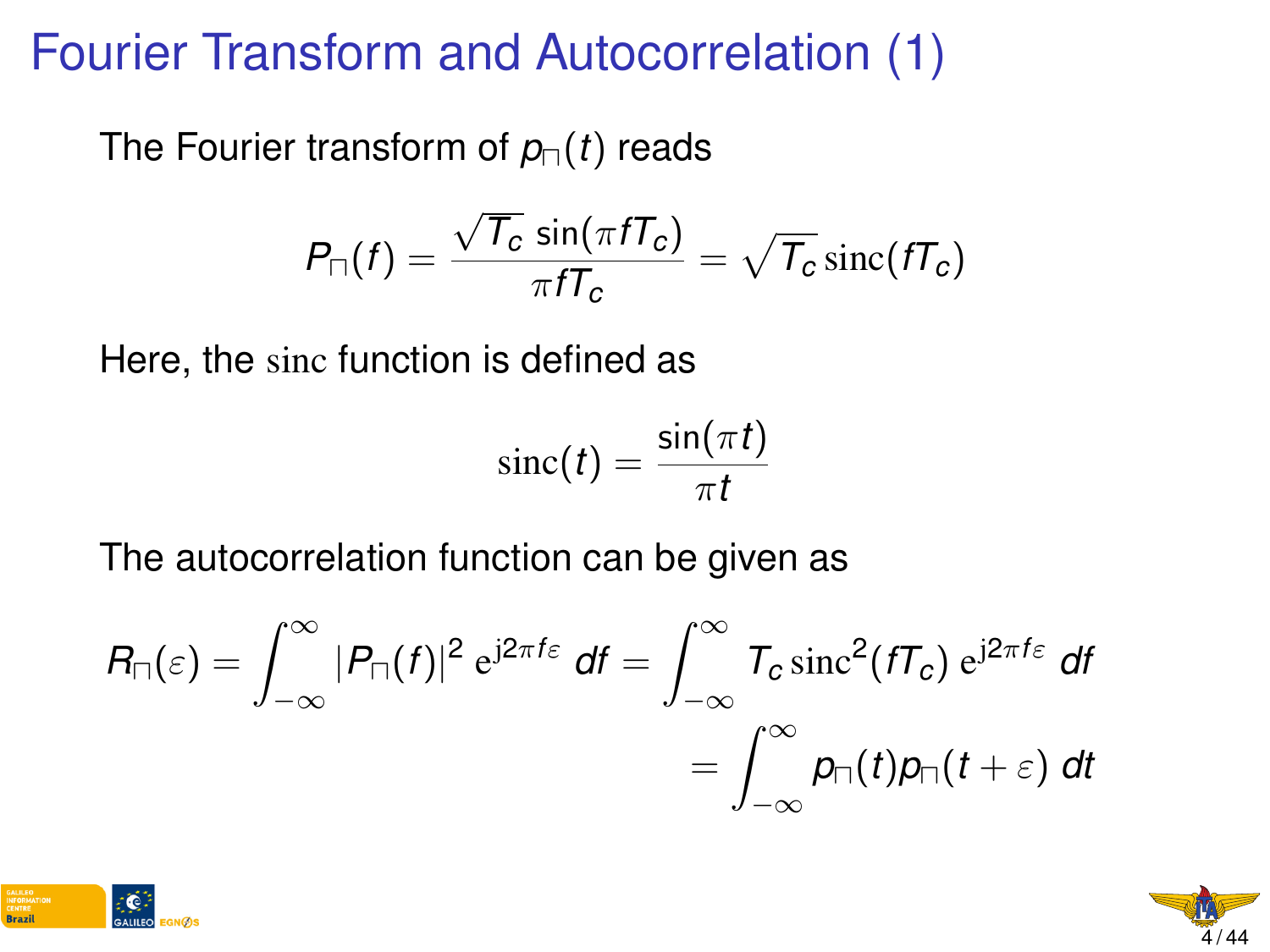# Autocorrelation and Power Spectral Density (PSD)



 $B\to\infty$ 



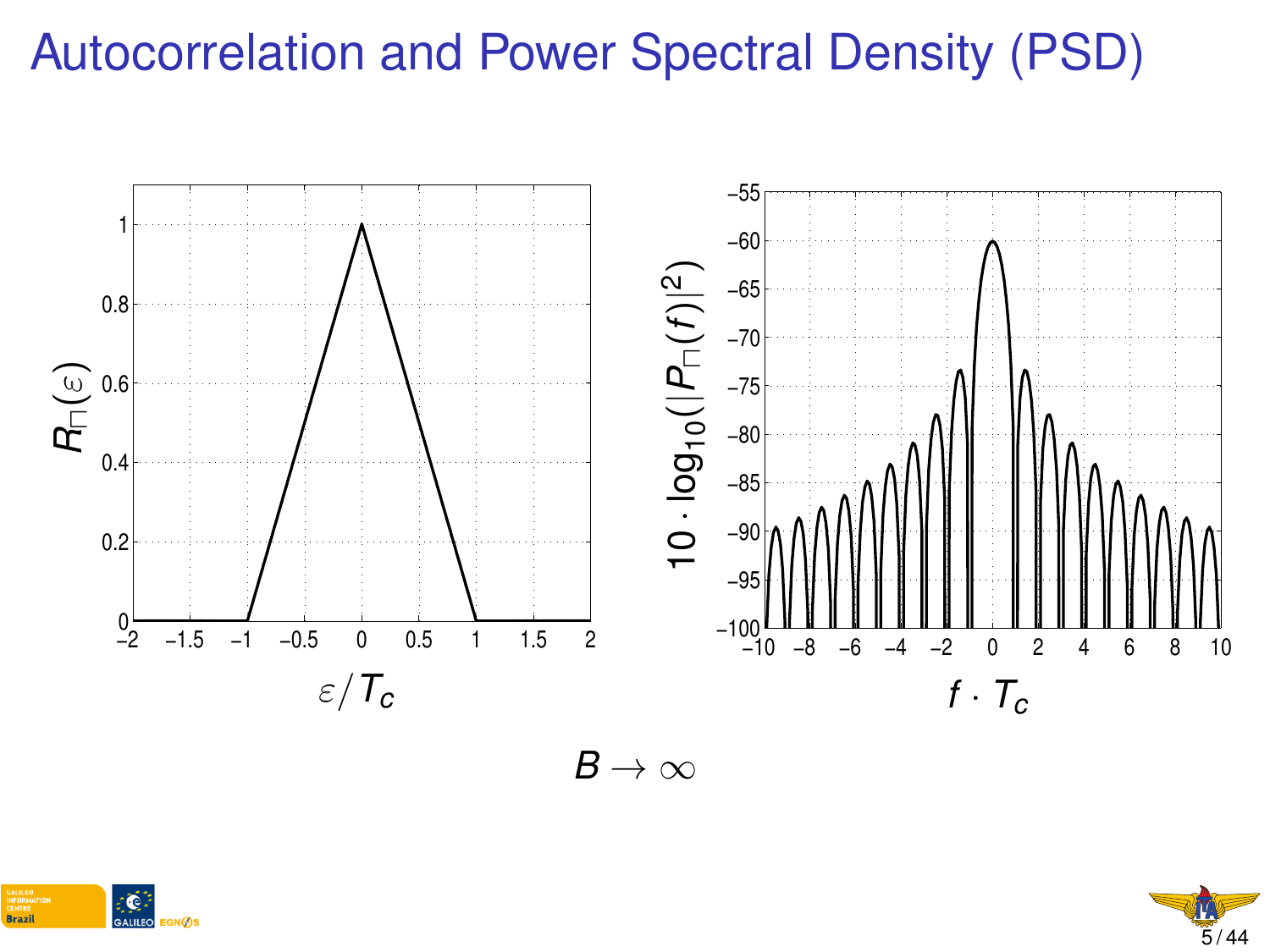### <span id="page-6-0"></span>**Outline**

#### [Rectangular Chip Pulse Shape](#page-1-0)

#### [Binary Offset Carrier \(BOC\) Signals](#page-6-0)

[Composite BOC and Time-Multiplex BOC](#page-18-0)

[Signal Mapping/Multiplexing Methods](#page-27-0)

[Signal Interplex](#page-29-0)

[Alternate BOC \(AltBOC\)](#page-39-0)



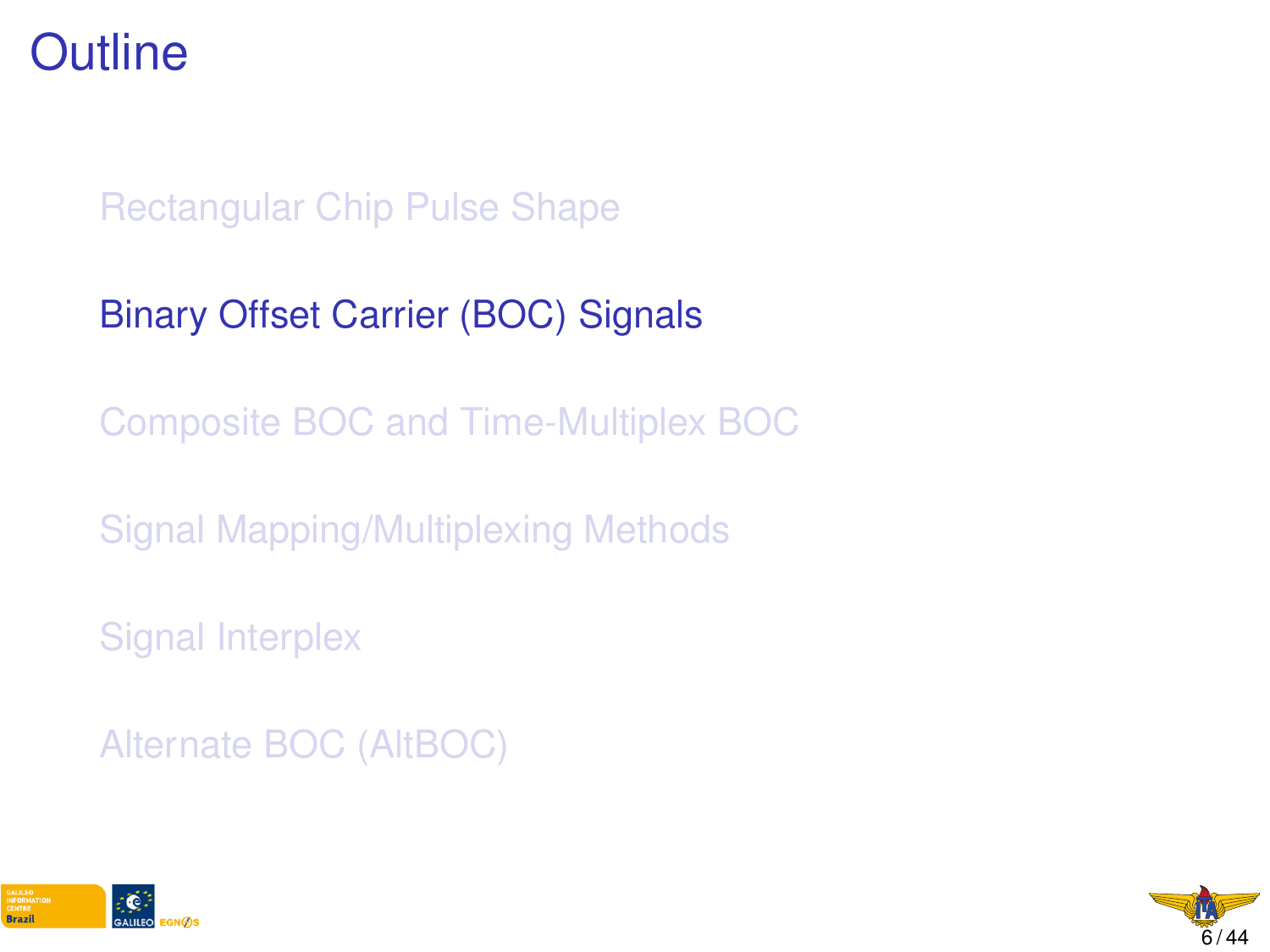# Chip Pulse Shapes (1)

BOC signals became the standard of GNSS signal design besides using rectangular chip pulse shapes. Their chip pulse shapes are formed by the product of a rectangular pulse

$$
p_{n_c}(t) = \sqrt{n_c f_r} \left( U(t + \frac{1}{2n_c f_r}) - U(t - \frac{1}{2n_c f_r}) \right)
$$

and a sine or a cosine square wave subcarrier which is given as

$$
g_{n_{\boldsymbol{s}}}(t)=\left\{\begin{array}{l}{\rm sgn}\left(-\sin(2\pi n_{\boldsymbol{s}}f_{\boldsymbol{r}}t)\right)\\ {\rm sgn}\left(-\cos(2\pi n_{\boldsymbol{s}}f_{\boldsymbol{r}}t)\right)\end{array}\right.
$$

- $\blacktriangleright$  *n<sub>c</sub>*: Chip rate (chip duration  $\frac{1}{n_c f_r}$ )
- $\triangleright$  *n<sub>s</sub>*: Subcarrier rate (subcarrier frequency  $n_s f_r$ )
- **F**<sub>*f*</sub>: Reference frequency ( $f_r = 1.023$  MHz)
- $\triangleright$  BOC( $n_s$ ,  $n_c$ ): BOC signals with sine subcarrier

 $\text{BOC}_{\cos}(n_s, n_c)$ : BOC signals with cosine subcarrier

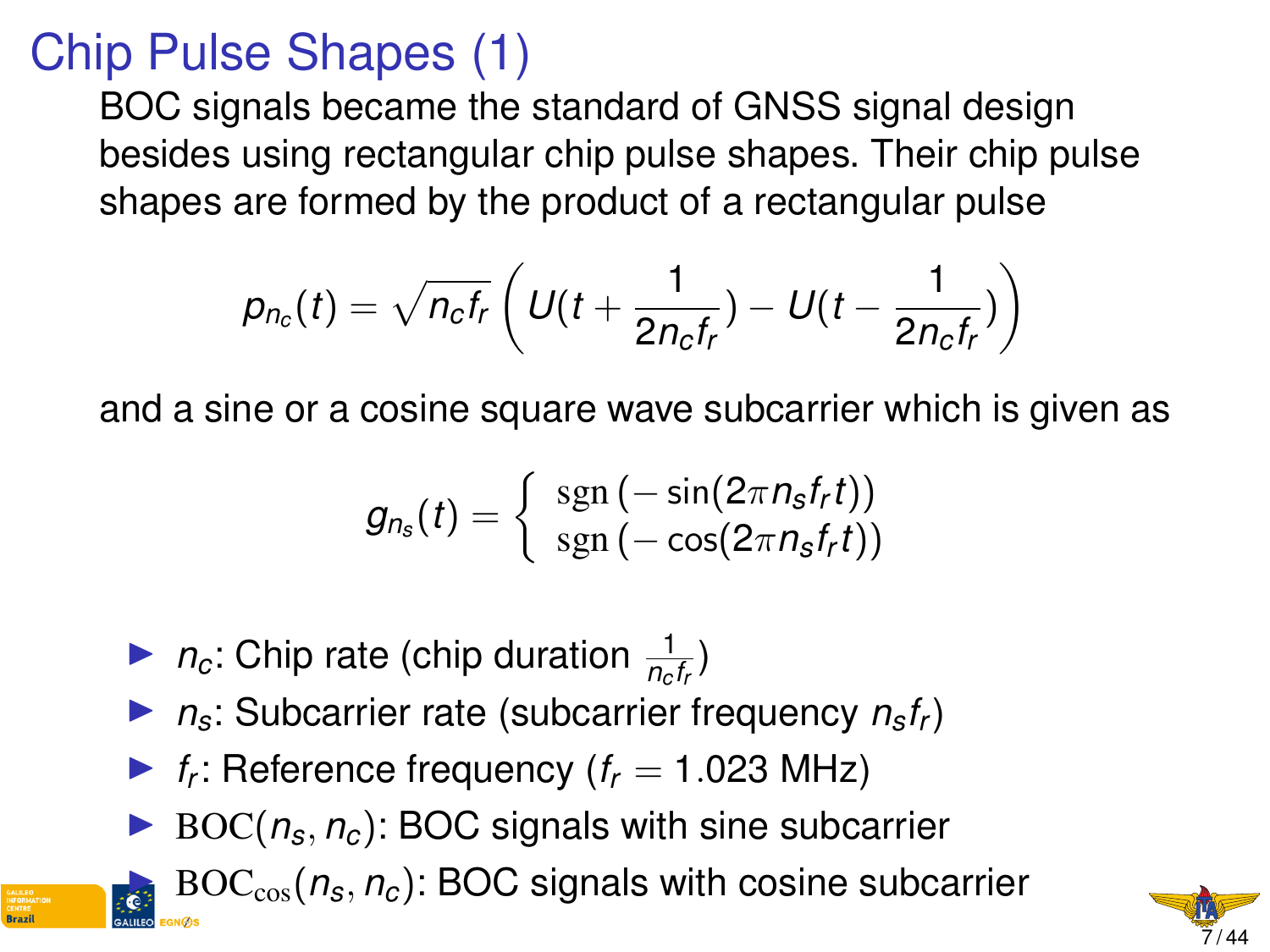# Chip Pulse Shapes (2)

BOC signal pulse shapes are given as

$$
p_{\text{BOC}(n_s,n_c)}(t) = \left\{ \begin{array}{ll} p_{n_c}(t) \cdot g_{n_s}(t) & |t| \leq \frac{1}{2n_c t_r} \\ 0 & \text{else} \end{array} \right.
$$

- $\triangleright$  BOC(1, 1) with sine square wave subcarrier is also known as biphase Manchester pulse
- $\triangleright$  We get a BPSK signal
- $\triangleright$  BOC signals achieve FD/CDMA
- $\triangleright$  *n* = 2 $\frac{n_s}{n_s}$ *nc* : Number of half periods of the subcarrier within the duration of one chip
- If The higher *n*, the higher the Gabor bandwidth of the signal



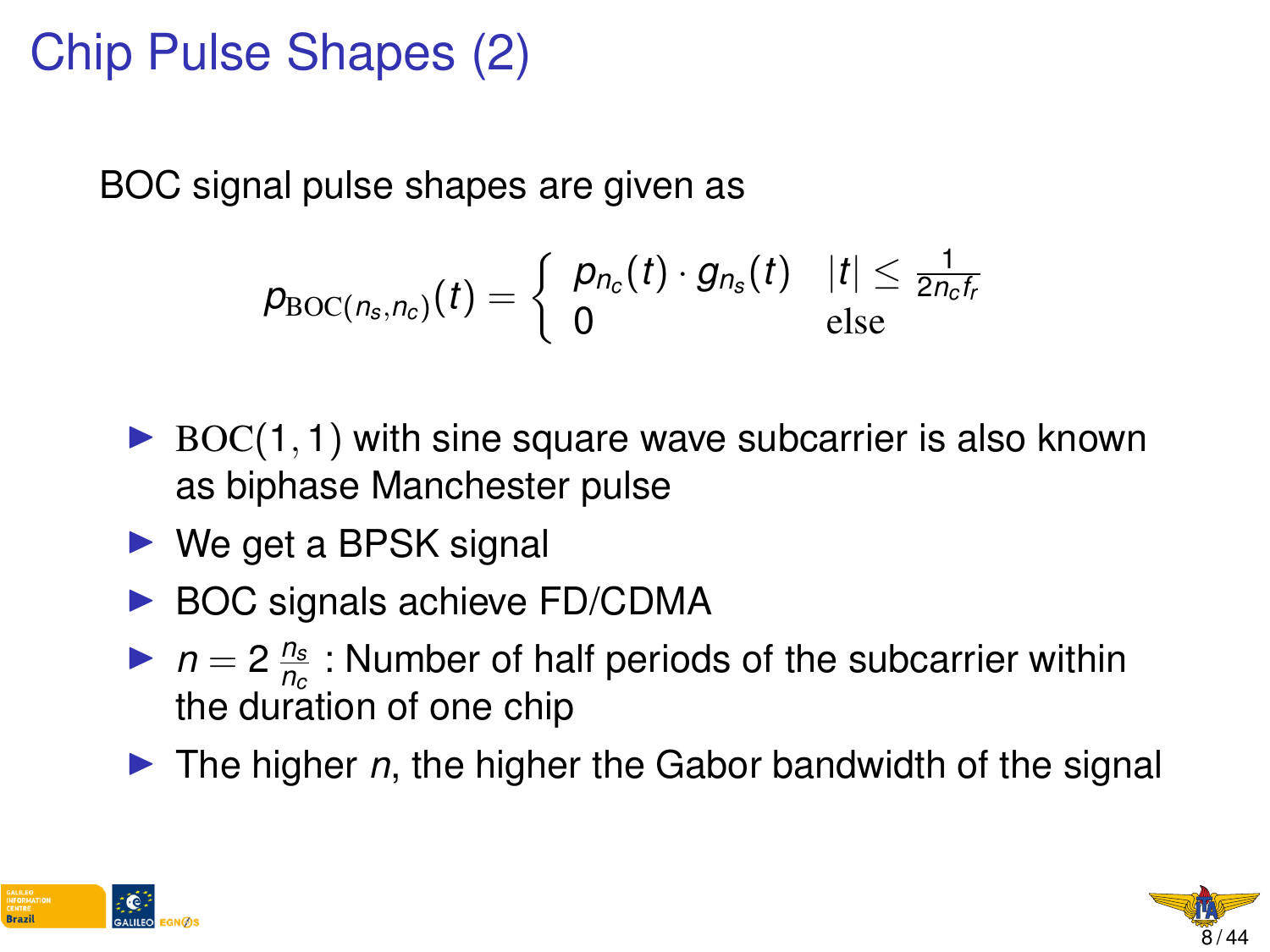# $BOC(1, 1)$  and  $BOC<sub>cos</sub>(1, 1)$  Chip Pulse Shapes





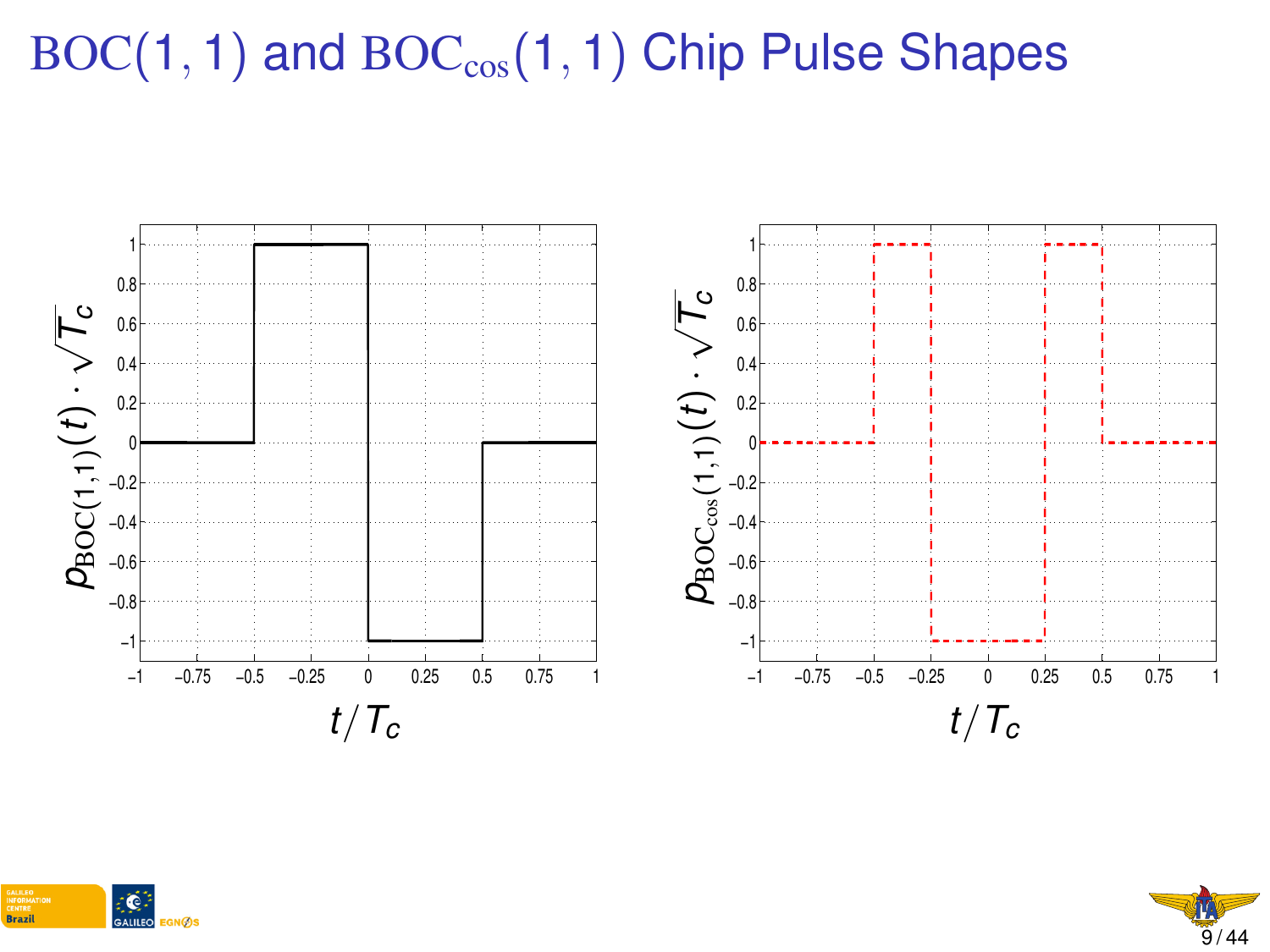$BOC(1, 1)$  and  $BOC<sub>cos</sub>(1, 1)$  Autocorrelation



 $\kappa = 0.5$ 



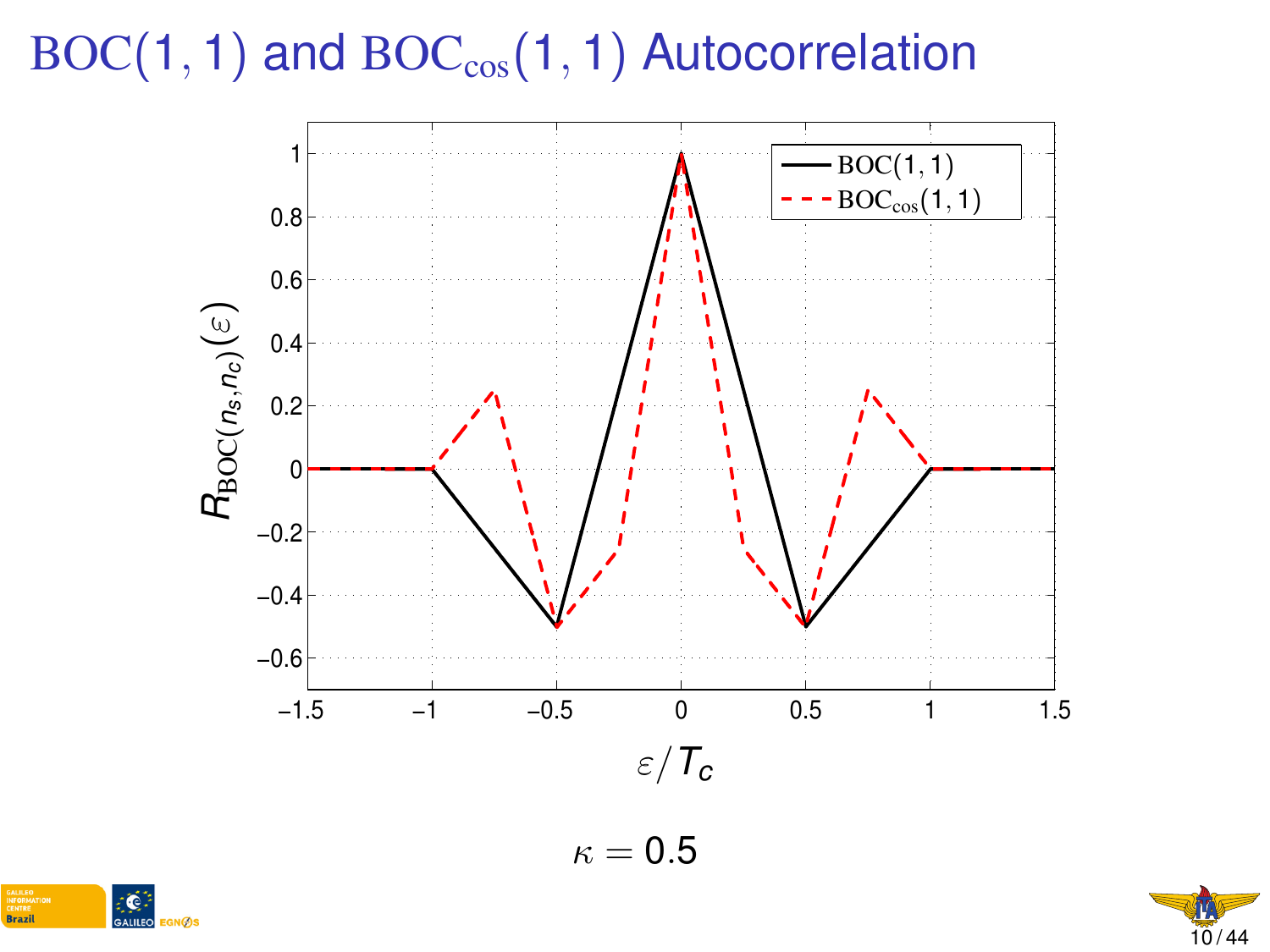# $BOC(1, 1)$  and  $BOC_{cos}(1, 1)$  PSD





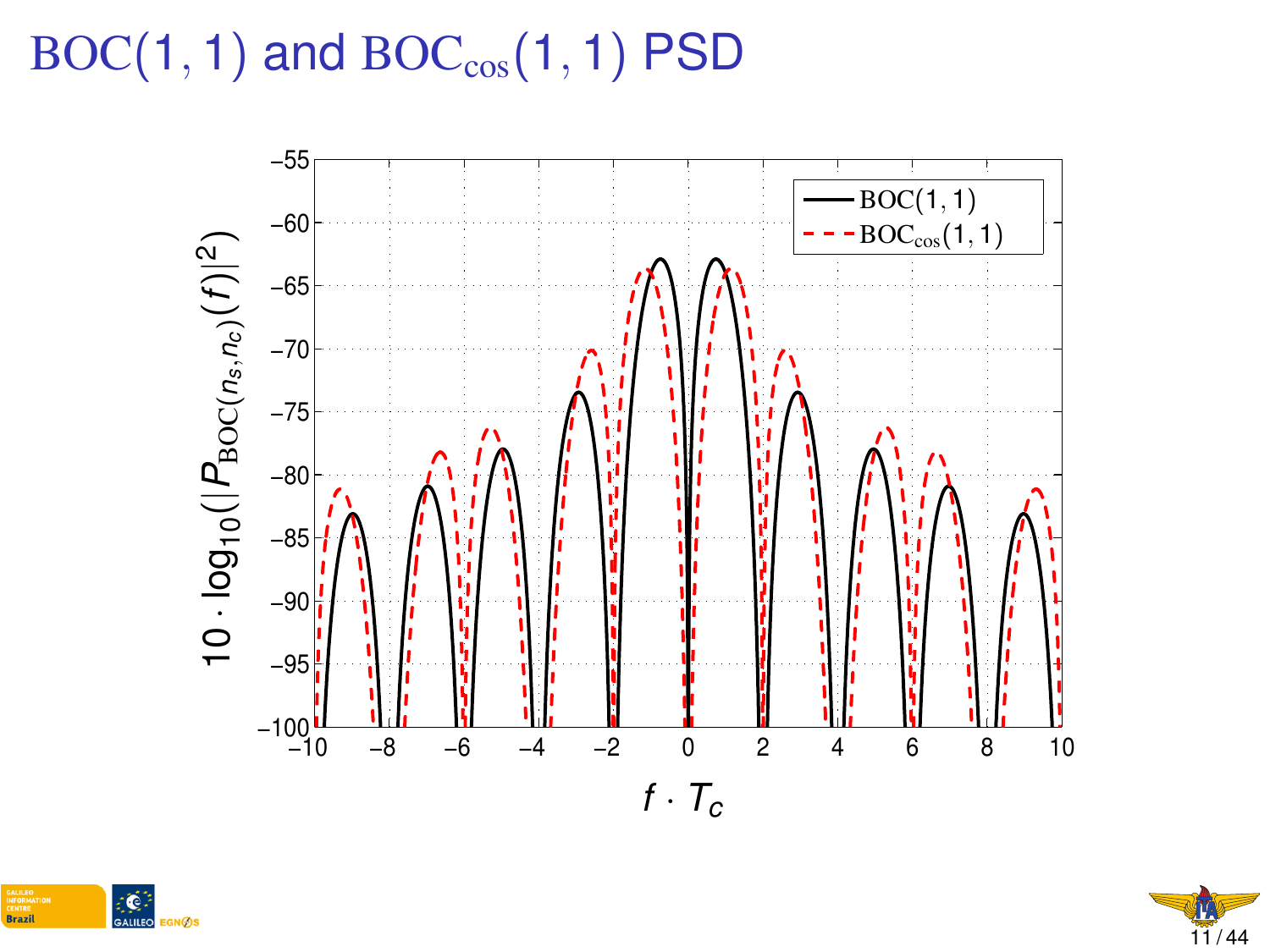# $BOC(2, 1)$  and  $BOC_{cos}(2, 1)$  Chip Pulse Shapes





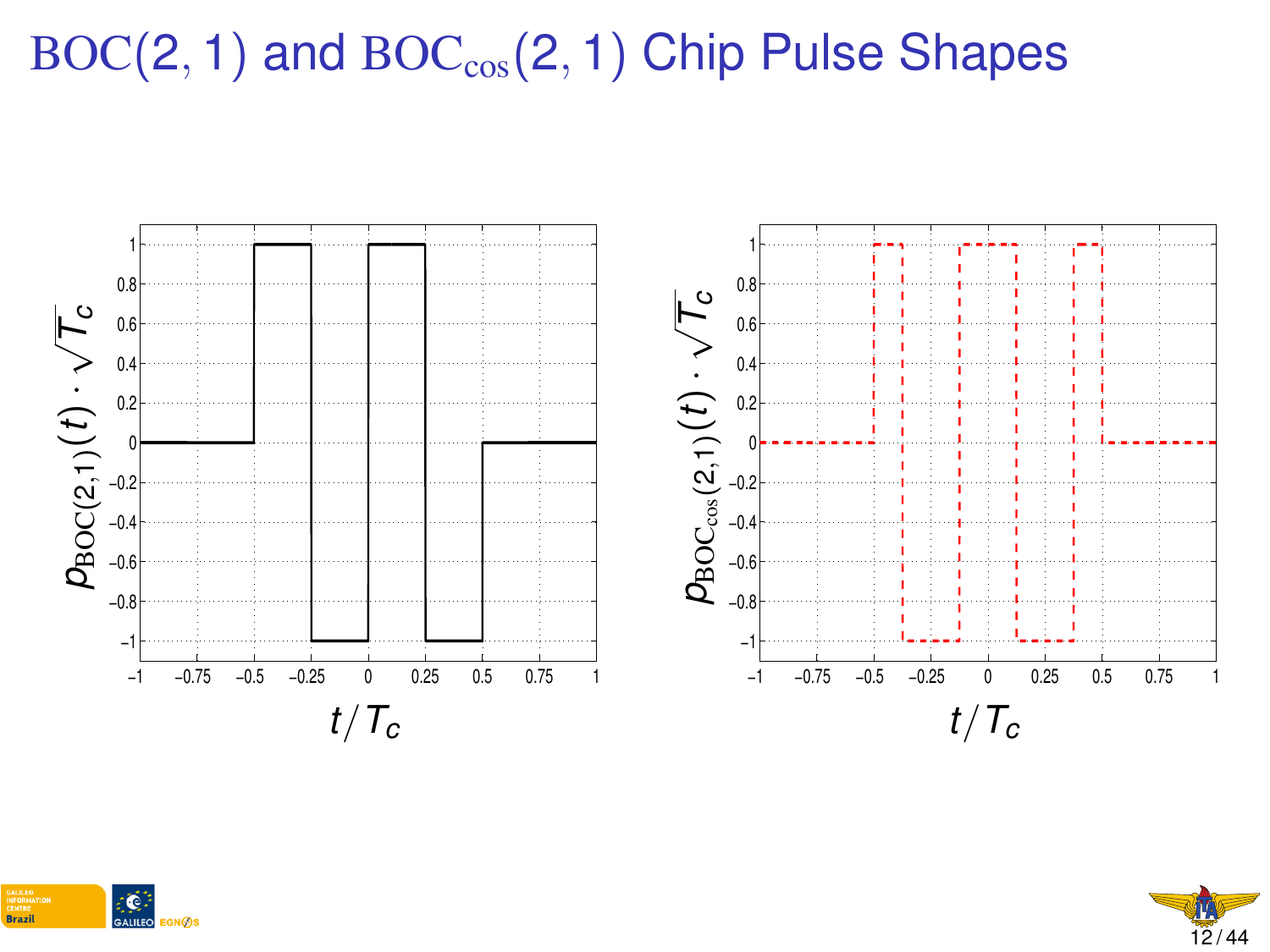$BOC(2, 1)$  and  $BOC_{cos}(2, 1)$  Autocorrelation



 $\kappa = 0.7$ 



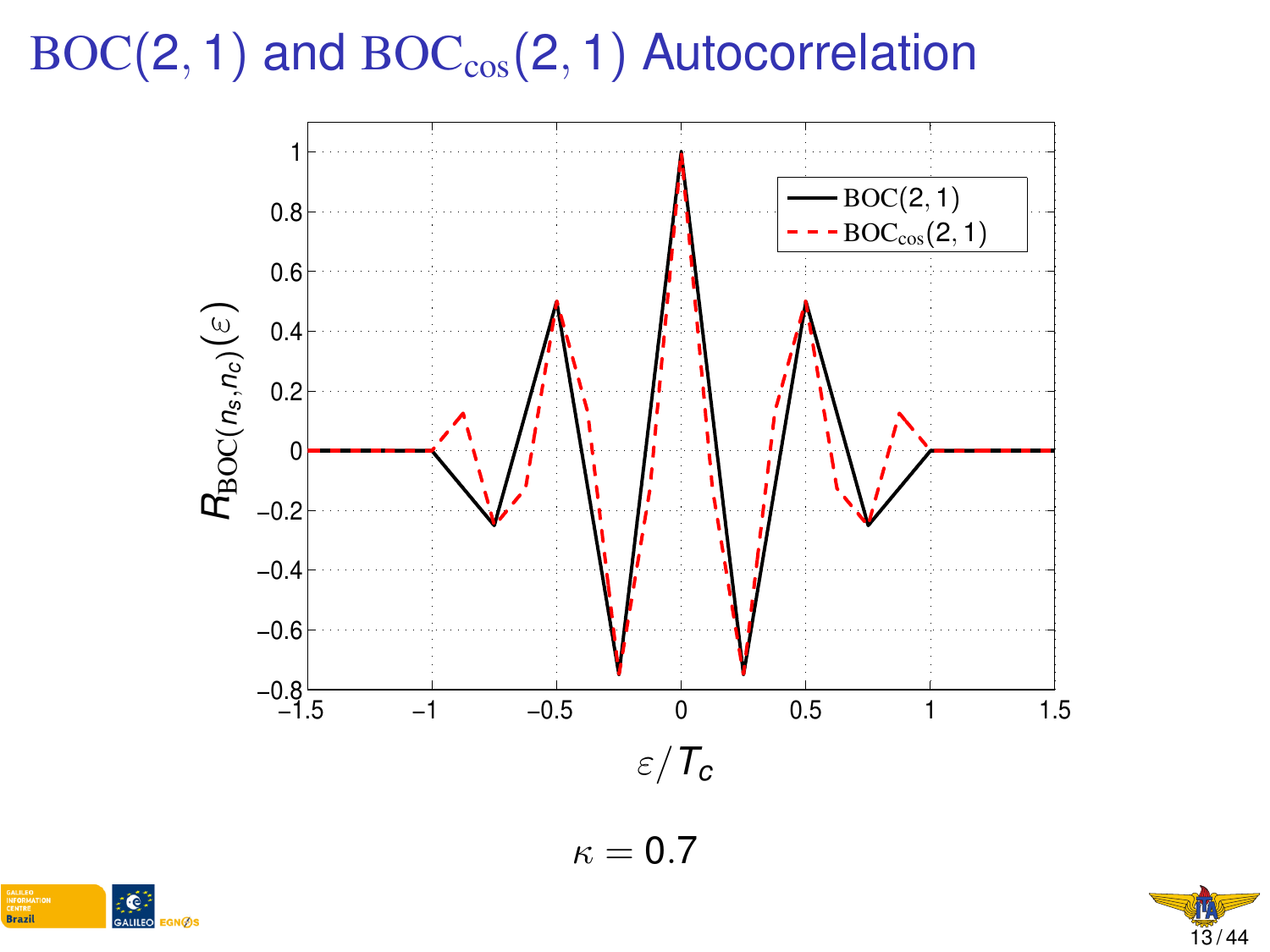# $BOC(2, 1)$  and  $BOC_{cos}(2, 1)$  PSD





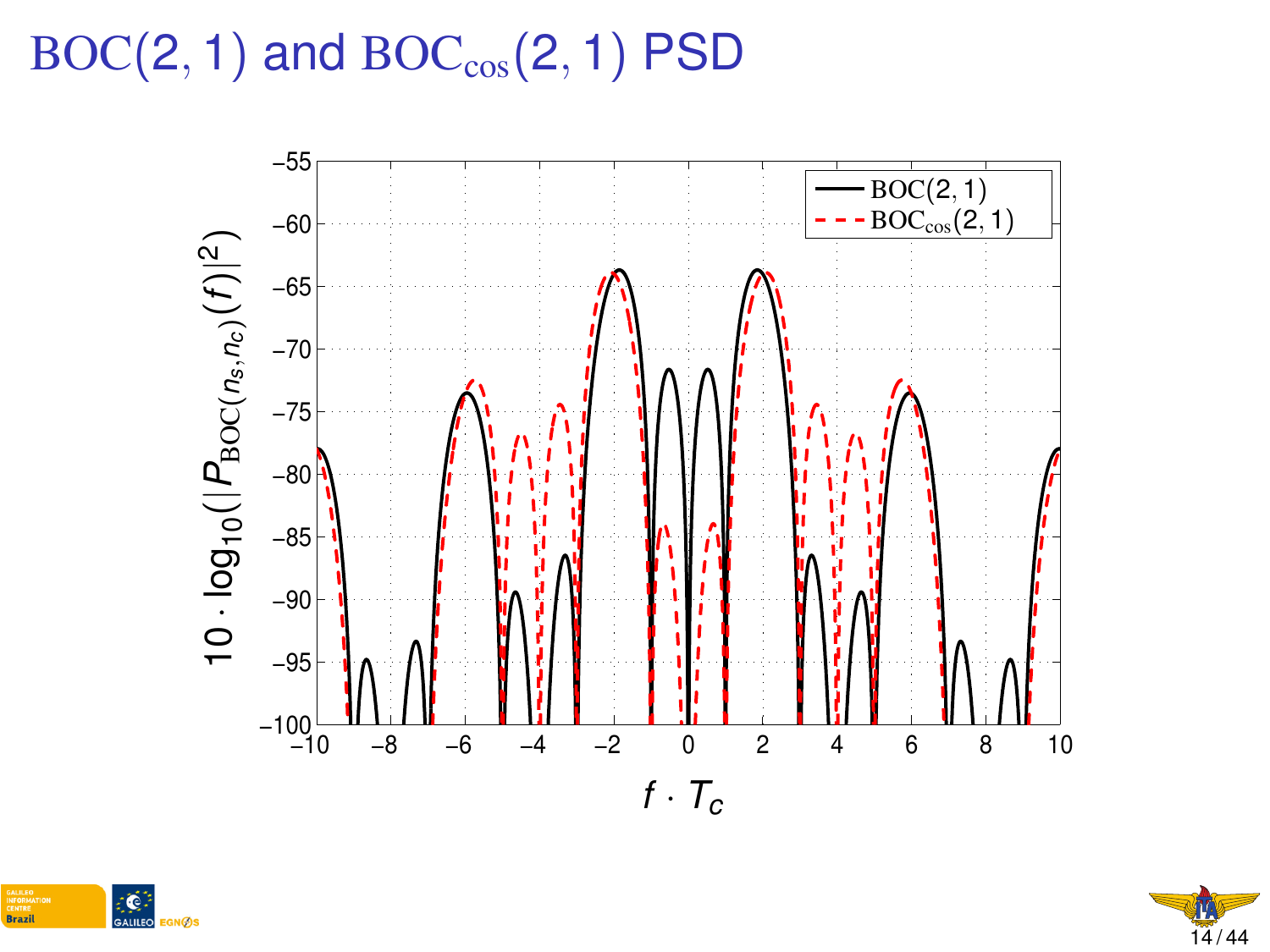# $BOC(4, 1)$  and  $BOC<sub>cos</sub>(4, 1)$  Chip Pulse Shapes





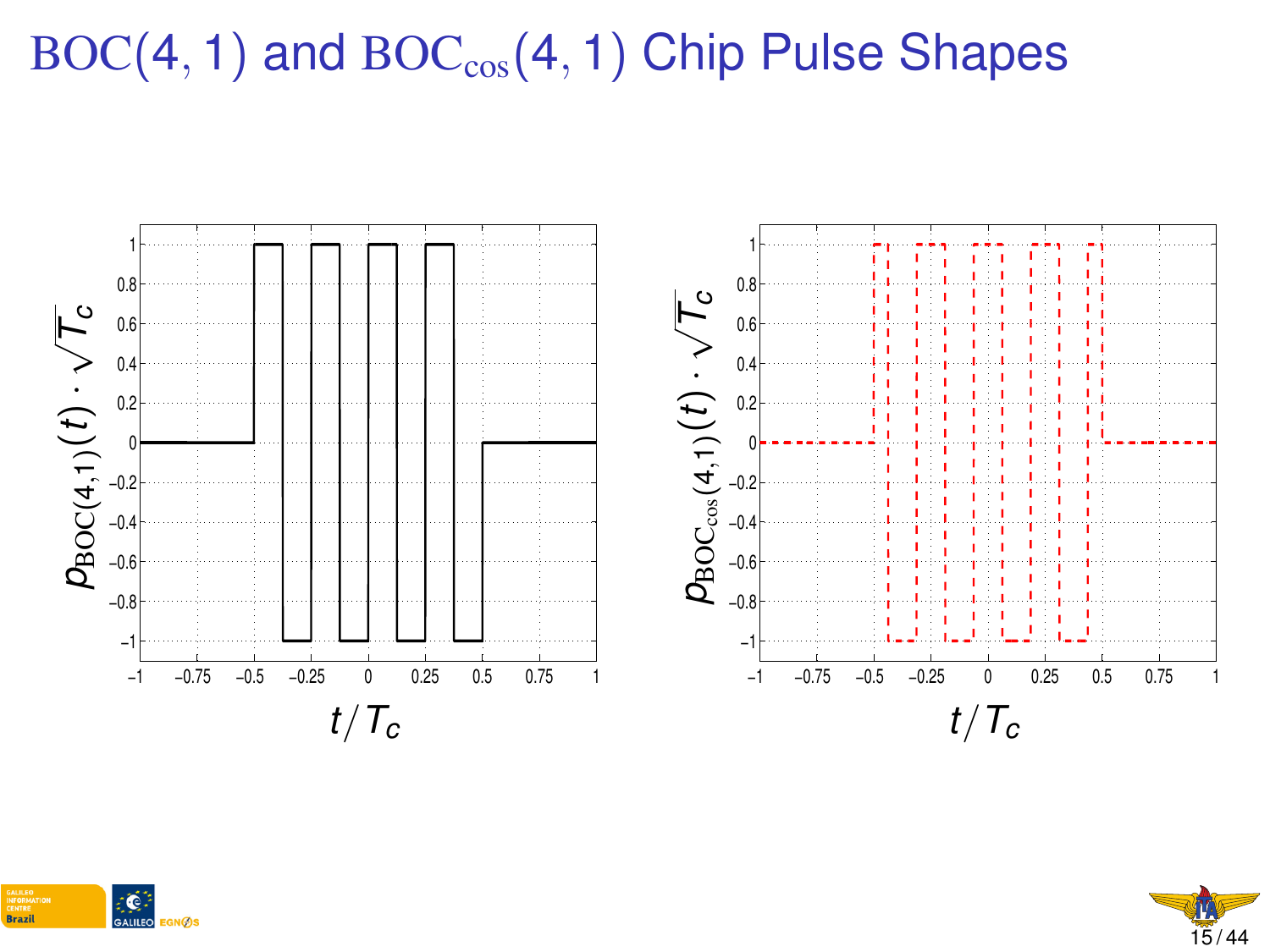$BOC(4, 1)$  and  $BOC<sub>cos</sub>(4, 1)$  Autocorrelation



 $\kappa = 0.876$ 



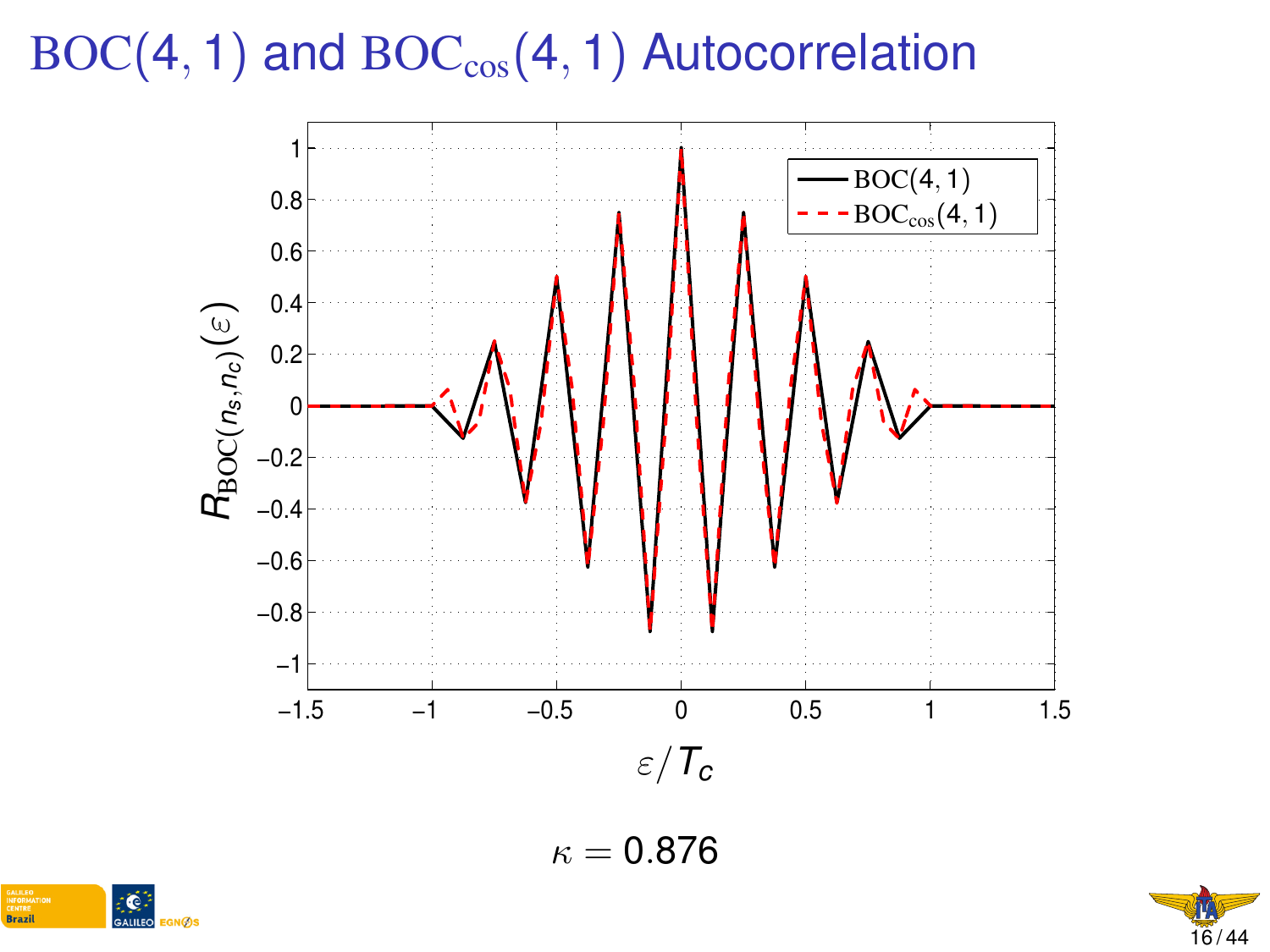# $BOC(4, 1)$  and  $BOC_{cos}(4, 1)$  PSD





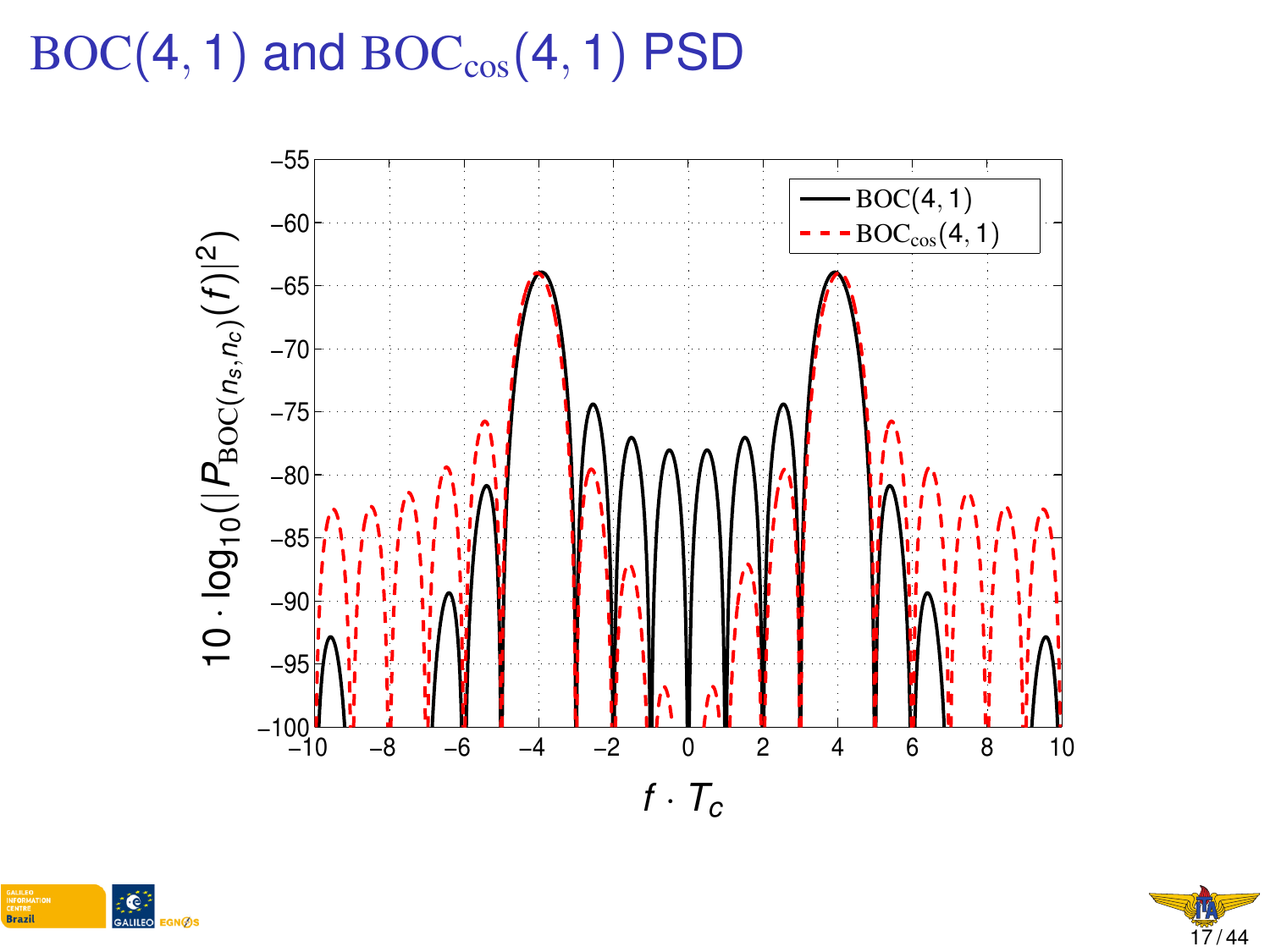### <span id="page-18-0"></span>**Outline**

[Rectangular Chip Pulse Shape](#page-1-0)

[Binary Offset Carrier \(BOC\) Signals](#page-6-0)

[Composite BOC and Time-Multiplex BOC](#page-18-0)

[Signal Mapping/Multiplexing Methods](#page-27-0)

[Signal Interplex](#page-29-0)

[Alternate BOC \(AltBOC\)](#page-39-0)



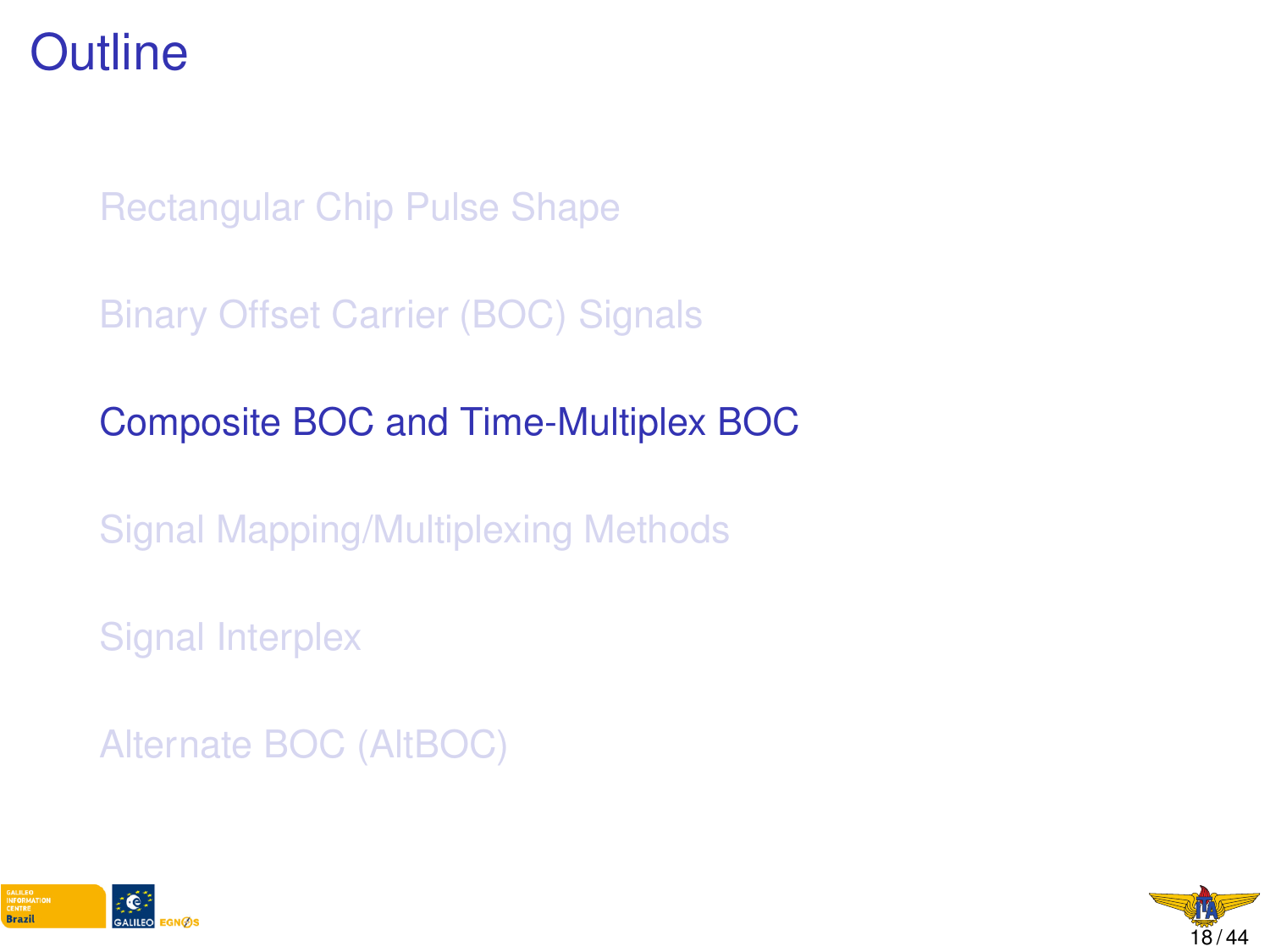# Composite BOC (CBOC) (1)

CBOC signals are composed of a linear combination of several BOC signals. A CBOC signal with two BOC signals can be given as

$$
p_{\textrm{CBOC}}(t) = \sqrt{\xi}\; \left(\sqrt{\omega}\; p_{\textrm{BOC}(a,b)}(t) \pm \sqrt{1-\omega}\; p_{\textrm{BOC}(c,d)}(t)\right),\; \; \xi \in \mathbb{R}_0^+
$$

while  $0 \leq \omega \leq 1$ , the Fourier transform is given as

$$
P_{\text{CBOC}}(f) = \sqrt{\xi} \left( \sqrt{\omega} \ P_{\text{BOC}(a,b)}(f) \pm \sqrt{1 - \omega} \ P_{\text{BOC}(c,d)}(f) \right)
$$

and the PSD is given as

$$
|P_{\text{CBOC}}(f)|^2 = \xi \left( \omega | P_{\text{BOC}(a,b)}(f) |^2 + (1 - \omega) | P_{\text{BOC}(c,d)}(f) |^2 \right)
$$
  

$$
\pm 2 \cdot \sqrt{\omega - \omega^2} \operatorname{Re} \left\{ P_{\text{BOC}(a,b)}(f) P_{\text{BOC}(c,d)}^*(f) \right\} \right)
$$



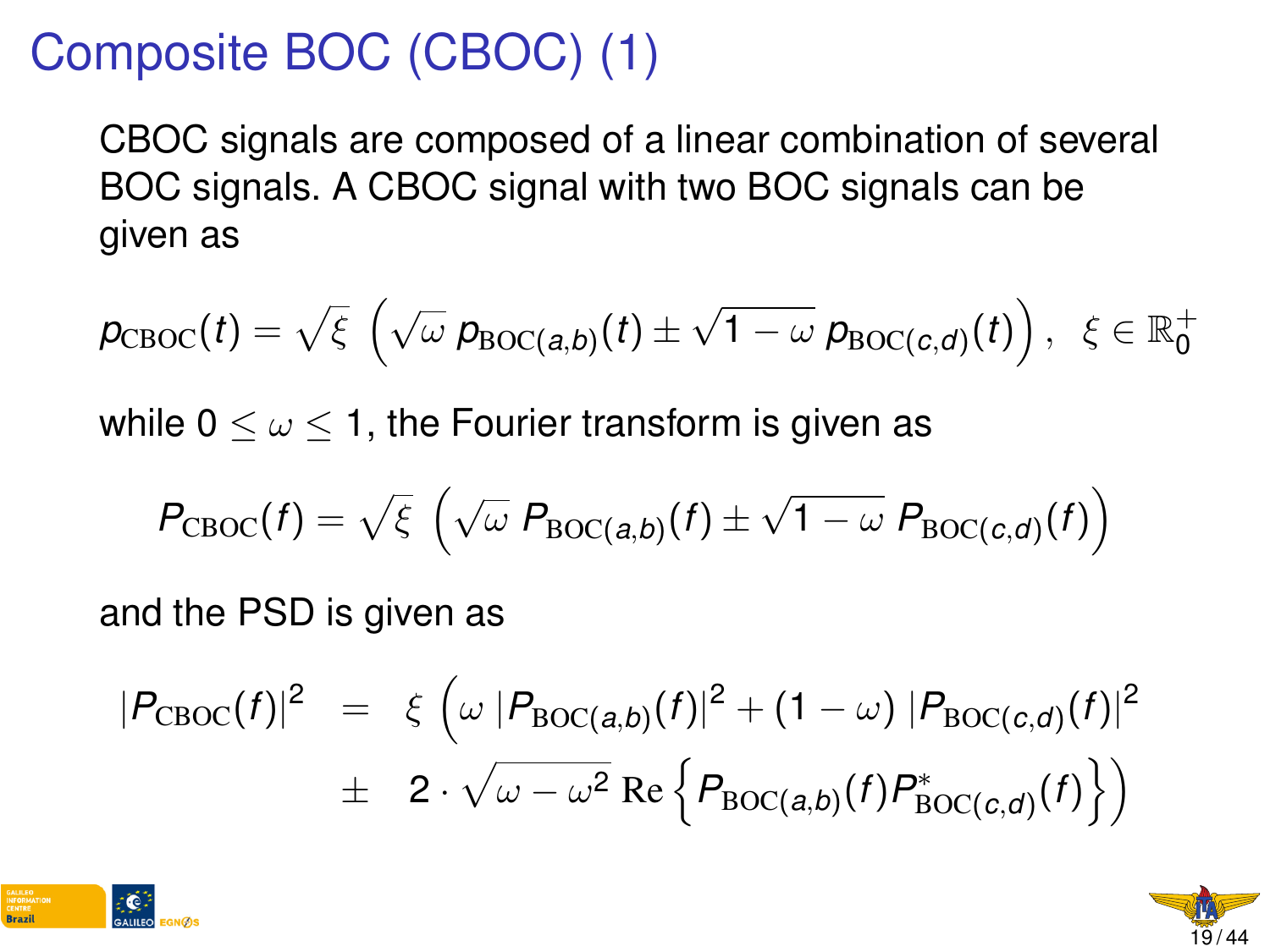### Composite BOC (CBOC) (2)

The autocorrelation is given as

$$
R_{\text{CBOC}}(\varepsilon) = \xi \left( \omega R_{\text{BOC}(a,b)}(\varepsilon) + (1 - \omega) R_{\text{BOC}(c,d)}(\varepsilon) \right)
$$

$$
\pm 2 \cdot \sqrt{\omega - \omega^2} \int_{-\infty}^{\infty} \text{Re} \left\{ P_{\text{BOC}(a,b)}(f) P_{\text{BOC}(c,d)}^*(f) \right\} e^{j2\pi f \varepsilon} df \right)
$$

The normalization factor  $\xi$  is

$$
\xi = \frac{1}{\int_{-\infty}^{\infty} |\sqrt{\omega} P_{\text{BOC}(a,b)}(f) + \sqrt{1 - \omega} P_{\text{BOC}(c,d)}(f)|^2 \, df}
$$

$$
= \frac{1}{\int_{-\frac{T_c}{2}}^{\frac{T_c}{2}} |\sqrt{\omega} P_{\text{BOC}(a,b)}(t) + \sqrt{1 - \omega} P_{\text{BOC}(c,d)}(t)|^2 \, dt}
$$

Thus,

$$
\int_{-\infty}^{\infty} |P_{\text{CBOC}}(f)|^2 \, df = \int_{-\frac{T_c}{2}}^{\frac{T_c}{2}} |p_{\text{CBOC}}(t)|^2 \, dt = 1
$$



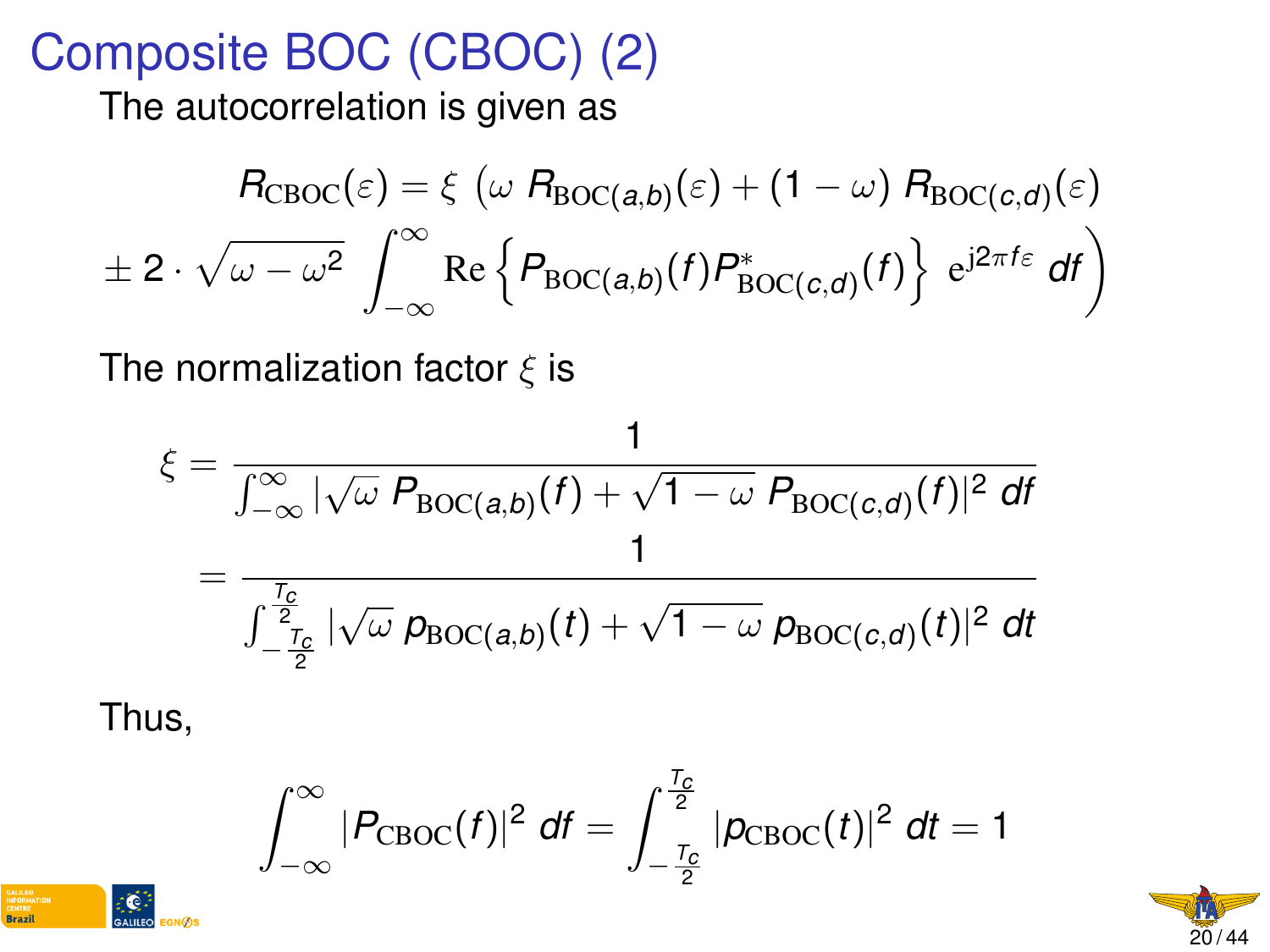### Galileo OS CBOC Signal

For the Galileo Open Service (OS) data  $(BOC+)$  and pilot (BOC−) signal the following two CBOC signals are composed:

$$
p_{\text{BOC+}}(t) = \sqrt{\frac{10}{11}} p_{\text{BOC}(1,1)}(t) + \sqrt{\frac{1}{11}} p_{\text{BOC}(6,1)}(t)
$$
  
\n
$$
p_{\text{BOC-}}(t) = \sqrt{\frac{10}{11}} p_{\text{BOC}(1,1)}(t) - \sqrt{\frac{1}{11}} p_{\text{BOC}(6,1)}(t)
$$

The overall PSD of the sum of both signals with 50% power for the data and 50% power for the pilot signal can be given as

$$
|P_{OS}|^2 = \frac{1}{2} |P_{BOC+}(f)|^2 + \frac{1}{2} |P_{BOC-}(f)|^2
$$
  
= 
$$
\frac{10}{11} |P_{BOC(1,1)}(f)|^2 + \frac{1}{11} |P_{BOC(6,1)}(f)|^2
$$



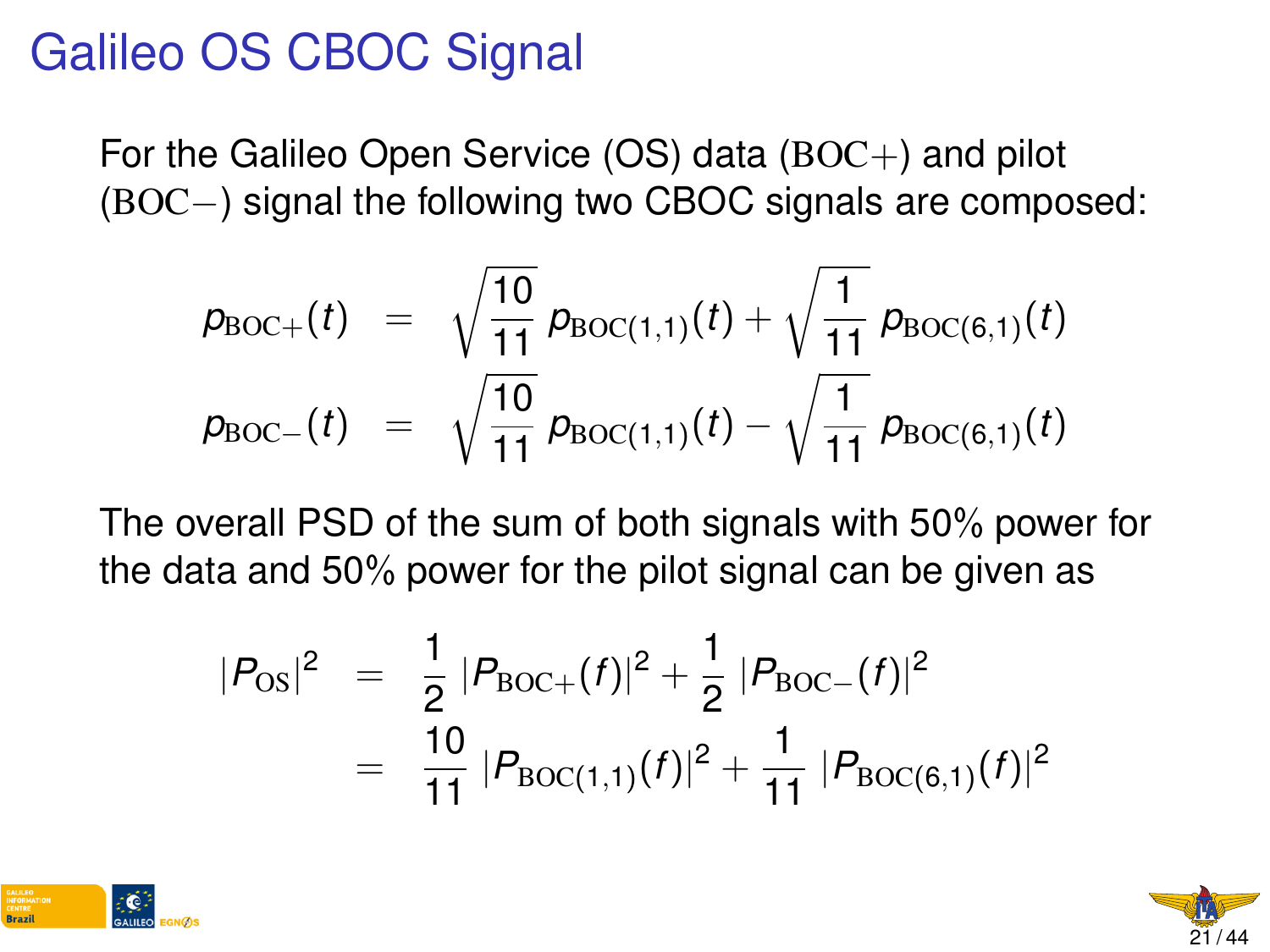# Galileo OS CBOC Chip Pulse Shapes







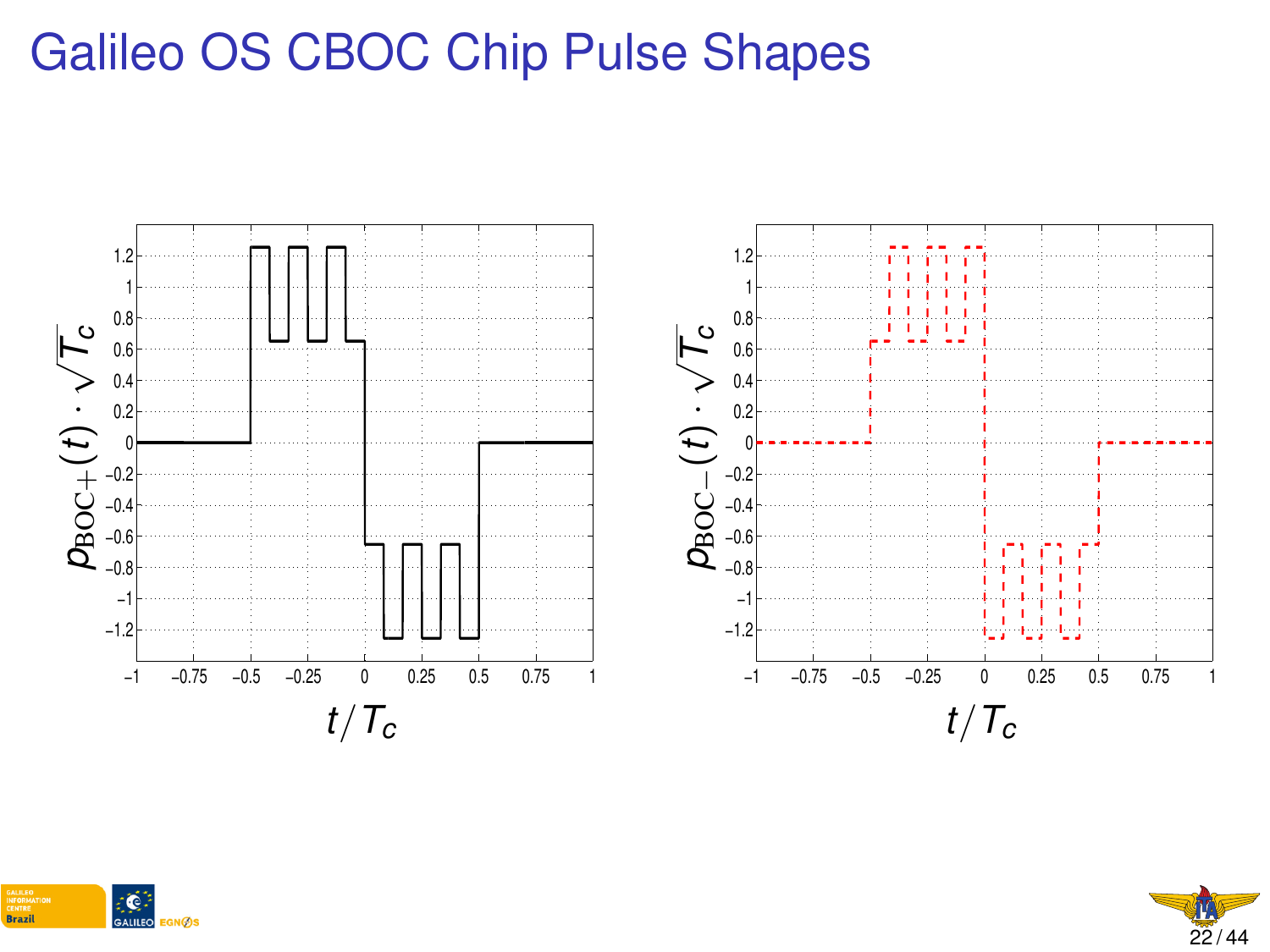### Galileo OS CBOC PSD





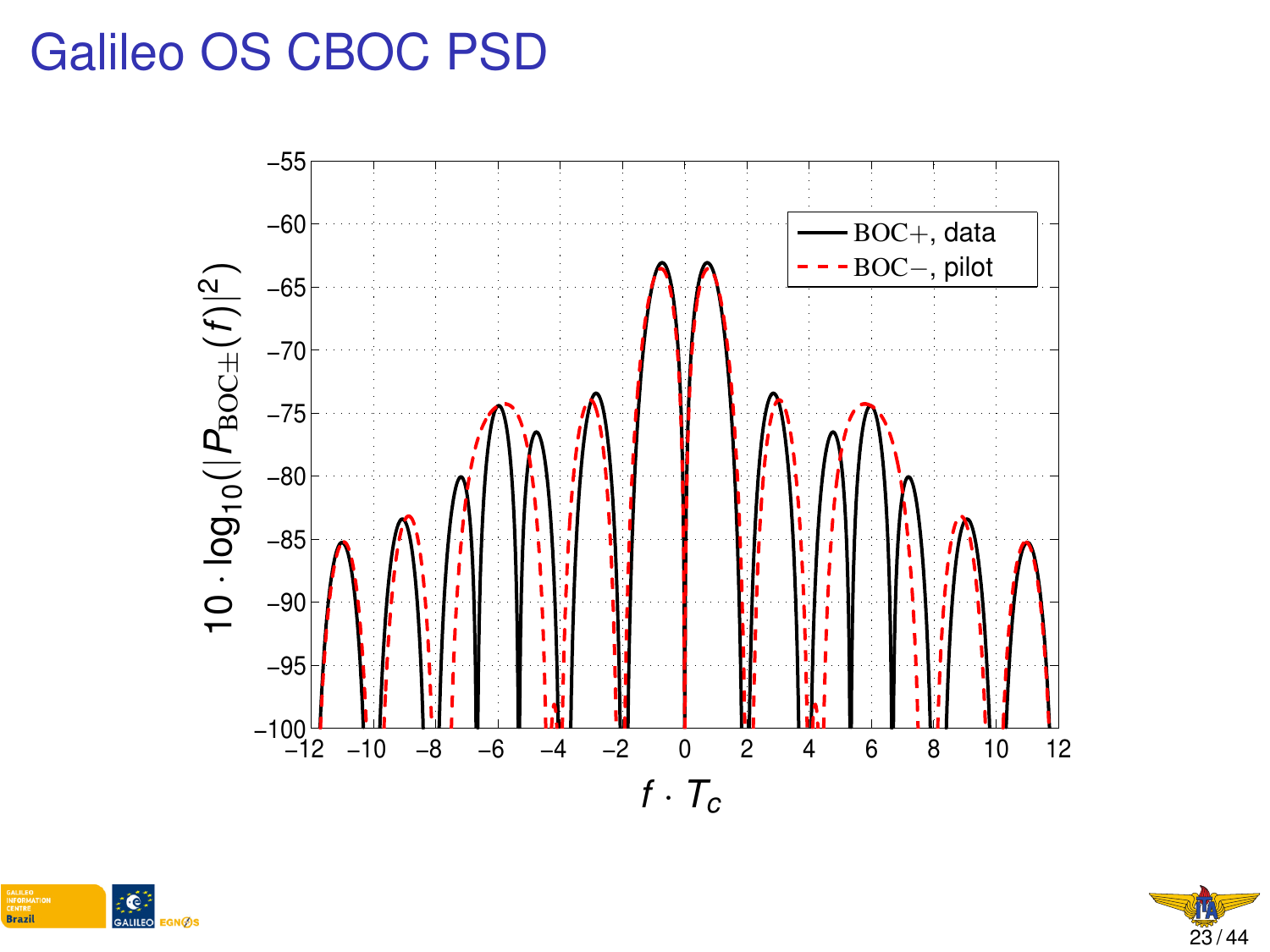### Galileo OS CBOC Autocorrelation





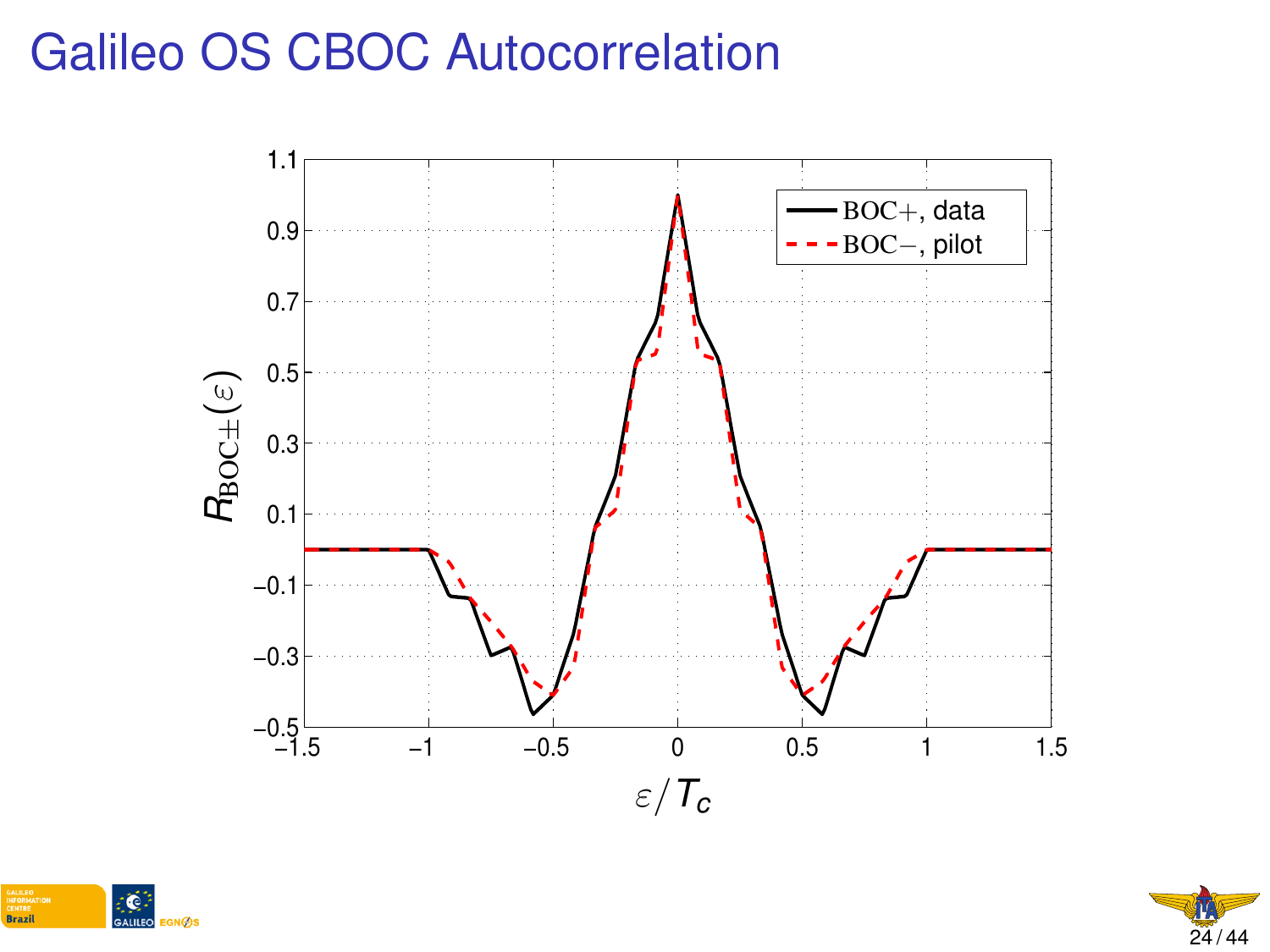# Time-Multiplexed BOC (TMBOC)

For TMBOC different chip pulse shapes are used for different chips of the PR sequence. A TMBOC chip pulse shape with two different BOC chip pulse shapes which are emitted each *T<sup>c</sup>* seconds can be given as

$$
\rho_{\text{TMBOC}}(t) = \begin{cases} \rho_{\text{BOC}(a,b)}(t) & \text{with probability } p \\ \rho_{\text{BOC}(c,d)}(t) & \text{with probability } 1 - p \end{cases}
$$

In case the signal source is negative equally probable (NEP), the PSD of a TMBOC signal can be given as

$$
|P_{\text{TMBOC}}(f)|^2 = p |P_{\text{BOC}(a,b)}(f)|^2 + (1-p) |P_{\text{BOC}(c,d)}(f)|^2
$$

and the autocorrelation function is given as

$$
R_{\mathrm{TMBOC}}(\varepsilon) = p R_{\mathrm{BOC}(a,b)}(\varepsilon) + (1-p) R_{\mathrm{BOC}(c,d)}(\varepsilon)
$$



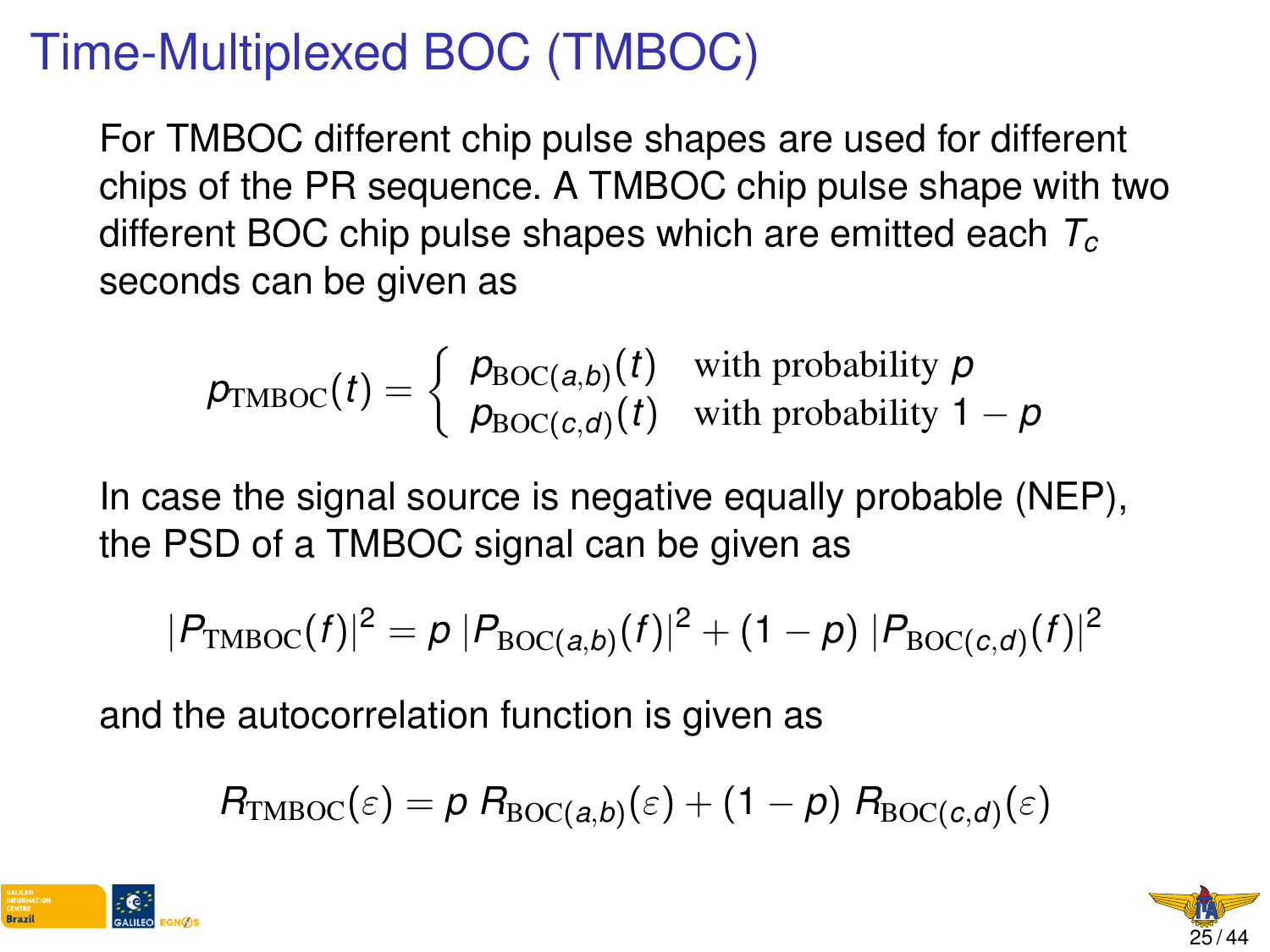# GPS L1C TMBOC Signal

In the sequel of GPS system modernization the L1C signal was defined as the future open service signal in L1 frequency band. For the L1C signal two signal components, pilot and data, are defined:

$$
|P_{\text{pilot}}(f)|^2 = \frac{29}{33} |P_{\text{BOC}(1,1)}(f)|^2 + \frac{4}{33} |P_{\text{BOC}(6,1)}(f)|^2
$$
  

$$
|P_{\text{data}}(f)|^2 = |P_{\text{BOC}(1,1)}(f)|^2
$$

With a 75% to 25% power sharing between pilot and data we get the combined PSD

$$
|P_{\text{L1C}}(f)|^2 = \frac{3}{4} |P_{\text{pilot}}(f)|^2 + \frac{1}{4} |P_{\text{data}}(f)|^2
$$
  
= 
$$
\frac{10}{11} |P_{\text{BOC}(1,1)}(f)|^2 + \frac{1}{11} |P_{\text{BOC}(6,1)}(f)|^2
$$



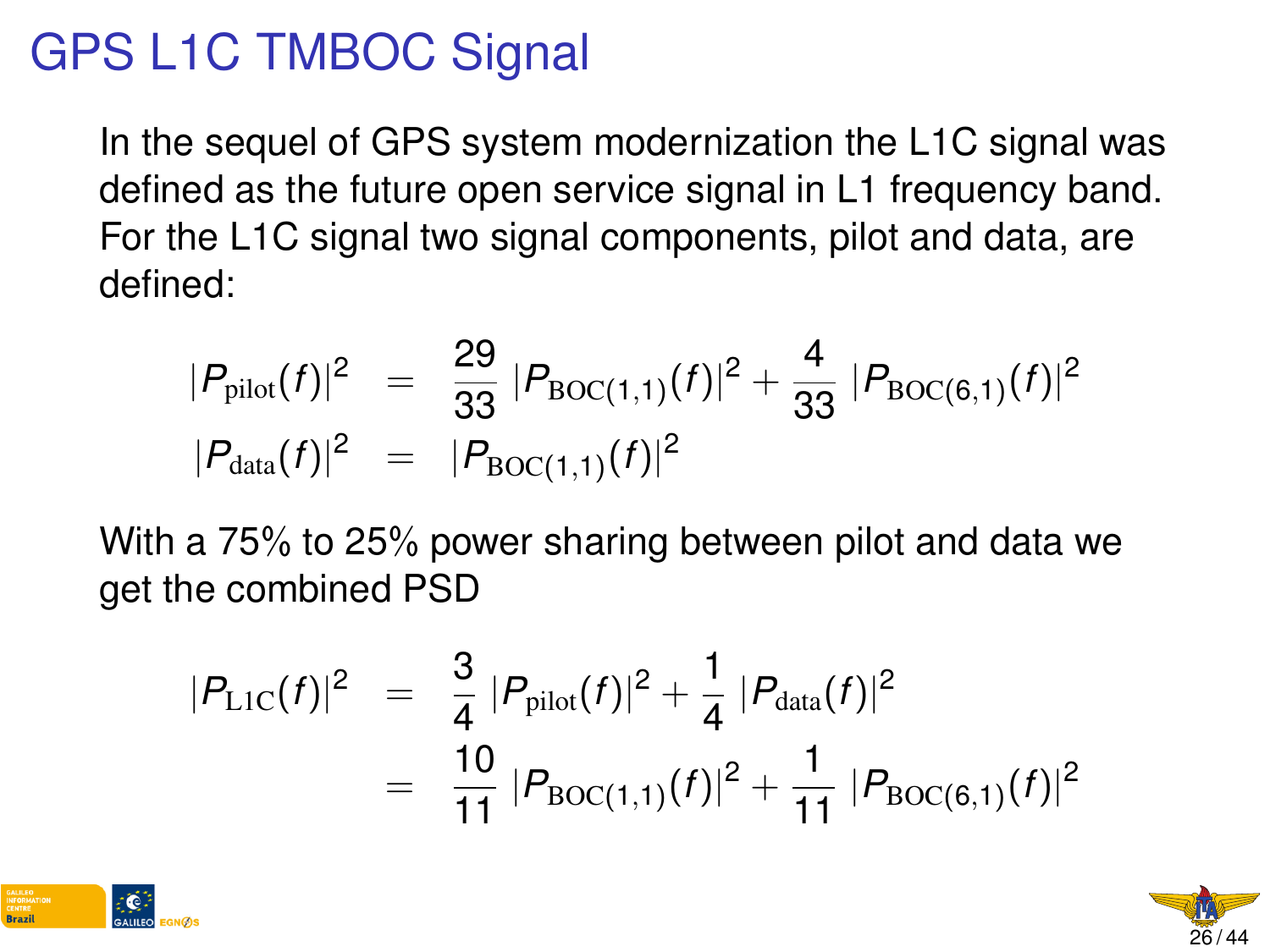### <span id="page-27-0"></span>**Outline**

[Rectangular Chip Pulse Shape](#page-1-0)

[Binary Offset Carrier \(BOC\) Signals](#page-6-0)

[Composite BOC and Time-Multiplex BOC](#page-18-0)

[Signal Mapping/Multiplexing Methods](#page-27-0)

[Signal Interplex](#page-29-0)

[Alternate BOC \(AltBOC\)](#page-39-0)



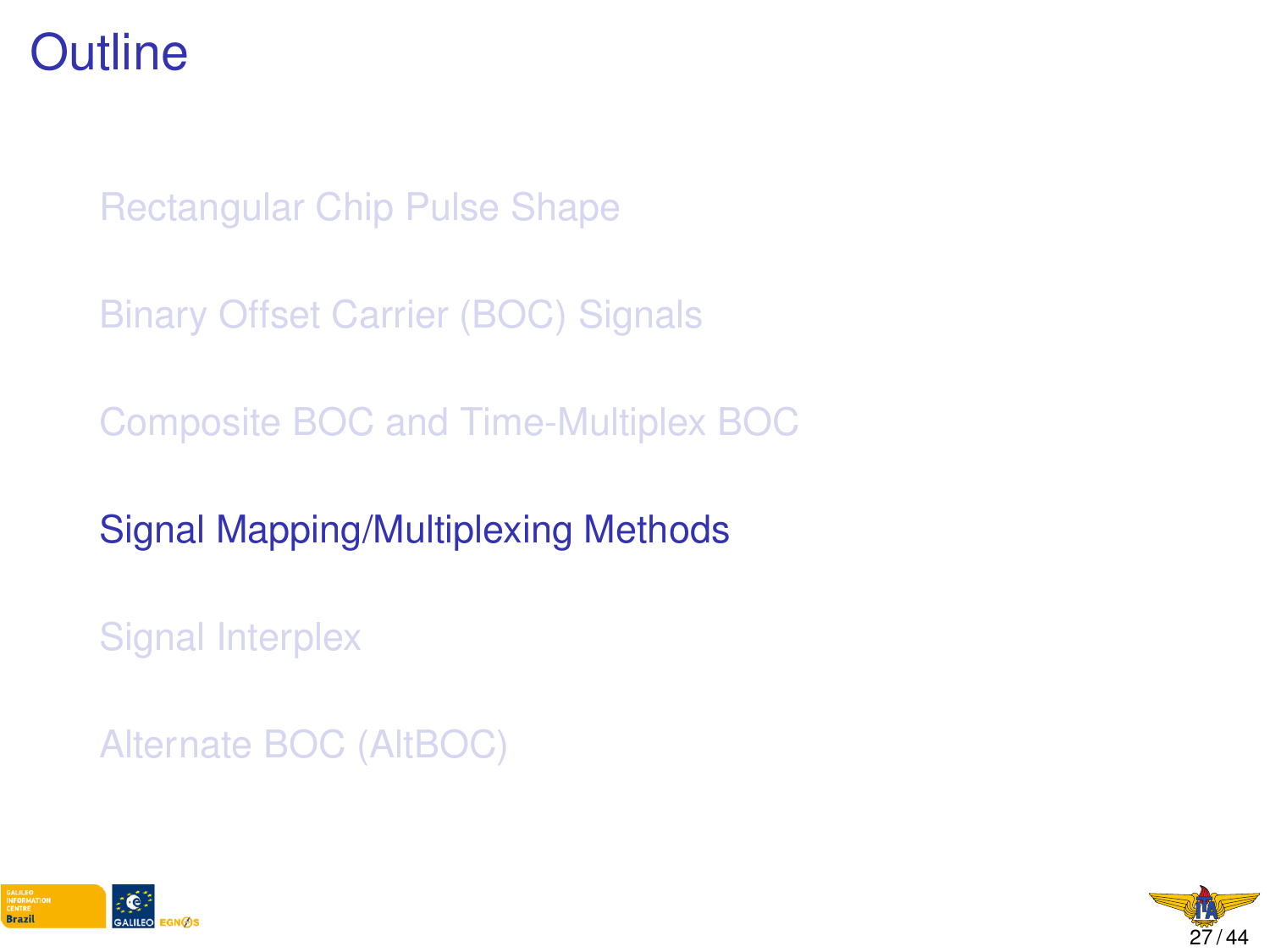# Objectives of Multiplexing Methods

- $\triangleright$  Goal: multiplex/map several signals  $s_n(t)$  onto one carrier frequency
- $\triangleright$  Achieve minimal cross-talk and maximal power and bandwidth efficiency
- Each signal  $s_n(t)$  provides a different service
- $\blacktriangleright$  In general there are two main strategies:
	- 1. time multiplex
	- 2. frequency multiplex

A constant envelope of a baseband signal *s*(*t*) is given if the peak-to-average-power ratio (PAPR)

$$
PAPR = \frac{\max |s(t)|^2}{E[|s(t)|^2]} = 1
$$

Preserving a constant envelope of the signal *s*(*t*) is very beneficial for the amplification of the signal by the high power amplifier (HPA) on board the satellite payload  $\Rightarrow$  Out-of band emissions and power inefficiencies are mostly avoided

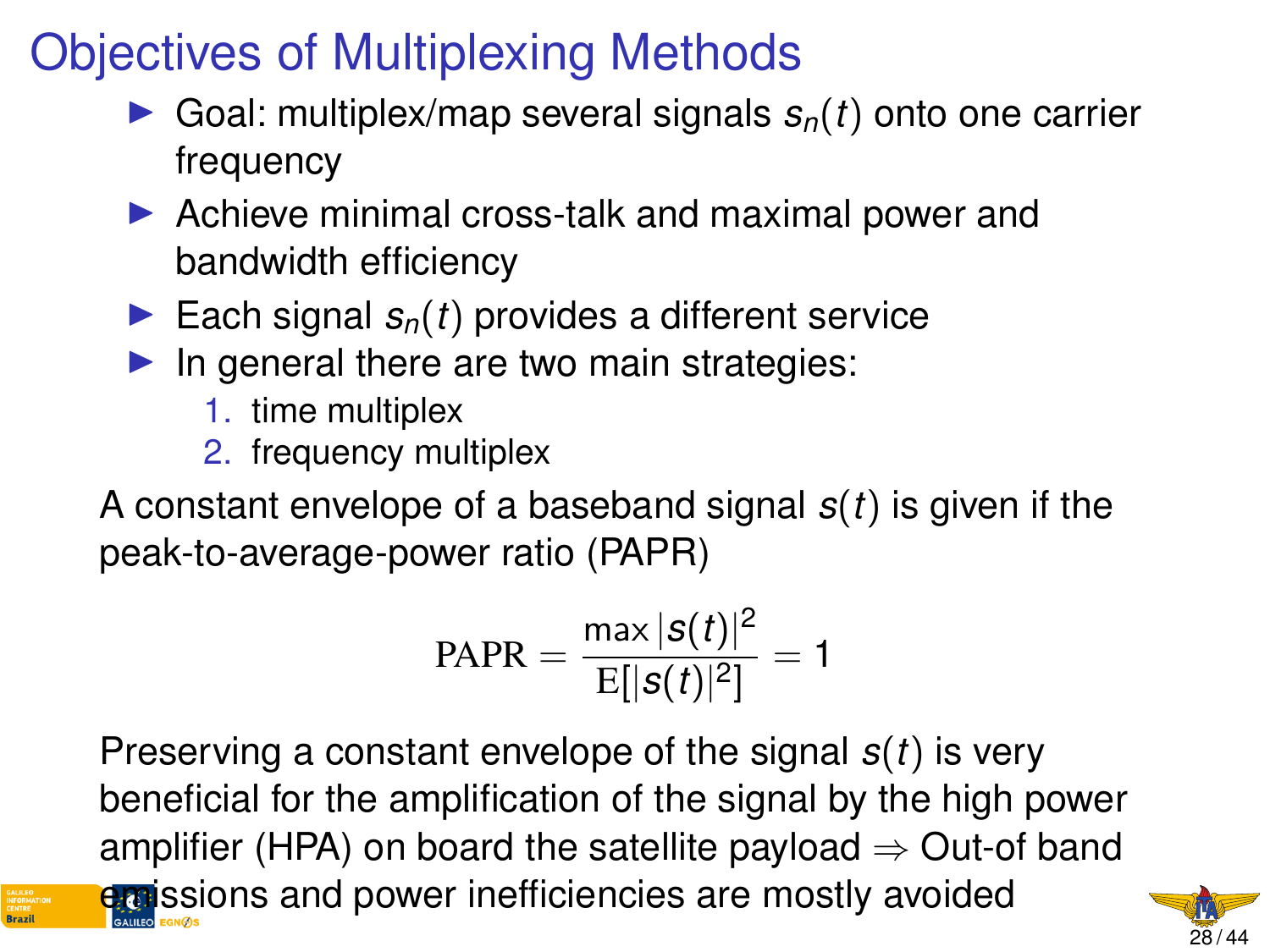### <span id="page-29-0"></span>**Outline**

[Rectangular Chip Pulse Shape](#page-1-0)

[Binary Offset Carrier \(BOC\) Signals](#page-6-0)

[Composite BOC and Time-Multiplex BOC](#page-18-0)

[Signal Mapping/Multiplexing Methods](#page-27-0)

[Signal Interplex](#page-29-0)

[Alternate BOC \(AltBOC\)](#page-39-0)



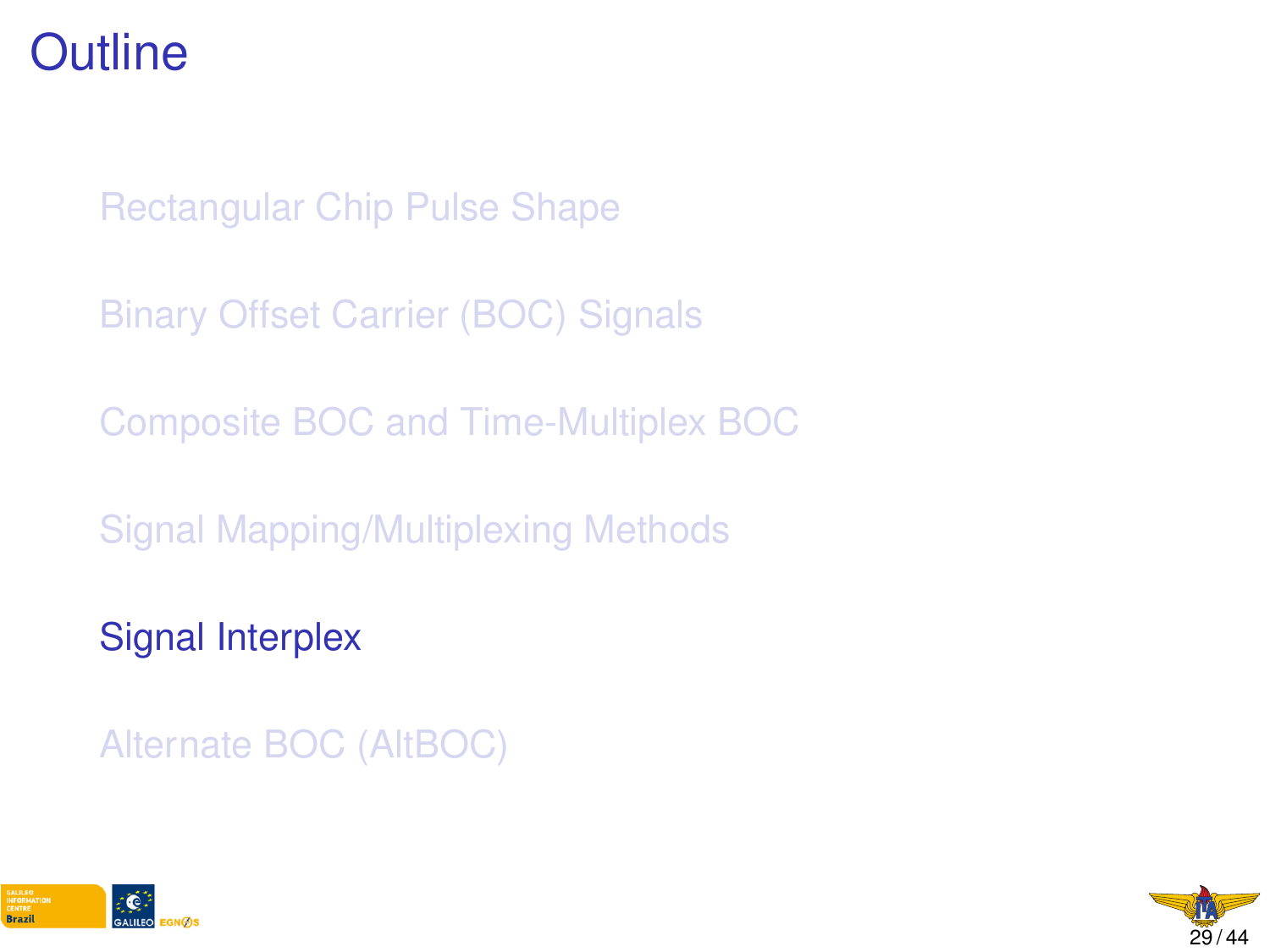# **Interplex**

A phase-modulated radio frequency passband signal in a phase-shift-keyed/phase modulated (PSK/PM) system can be given as

$$
\tilde{\mathbf{s}}(t) = \sqrt{2P} \sin(2\pi f_c t + \Theta(t))
$$

with the N-channel interplex phase modulation

$$
\Theta(t) = \left[\beta_1 + \sum_{n=2}^N \beta_n s_n(t)\right] s_1(t),
$$

- ▶ *P*: Total average power
- $\blacktriangleright$  *f<sub>c</sub>*: Carrier frequency
- ▶ *N*: Number of channels
- $\blacktriangleright$   $\beta_n$ : Modulation angles



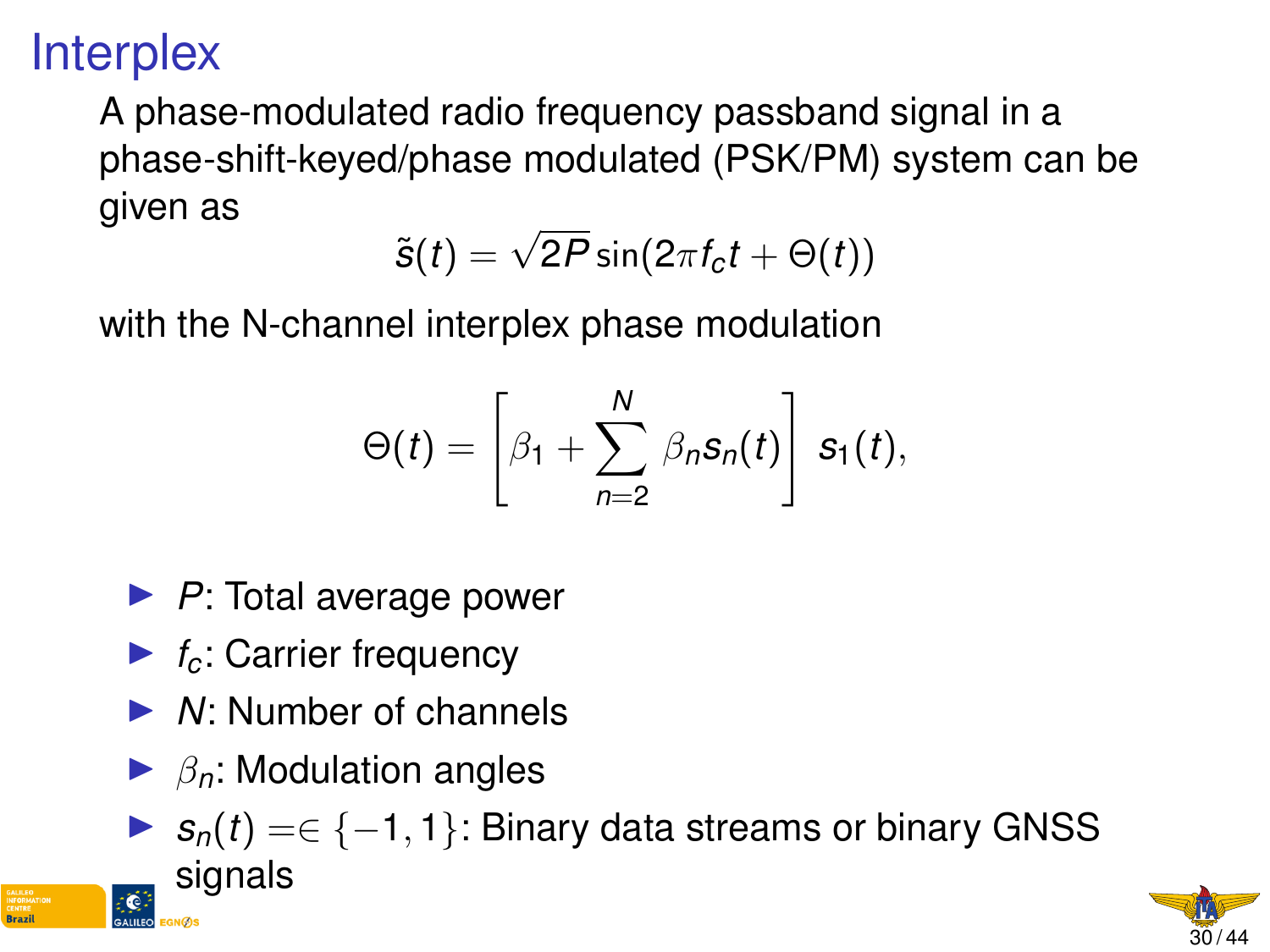### Two-Channel Interplex  $(N = 2)$  (1)

A two-channel interplex signal can be given as

$$
\tilde{s}(t) = \sqrt{2P}\sin(2\pi f_c t + \beta_1 s_1(t) + \beta_2 s_1(t)s_2(t))
$$

We use

$$
\sin(\alpha \pm \beta) = \sin(\alpha)\cos(\beta) \pm \cos(\alpha)\sin(\beta) \n\cos(\alpha \pm \beta) = \cos(\alpha)\cos(\beta) \mp \sin(\alpha)\sin(\beta) \n\cos(\beta_n s_n(t)) = \cos(\beta_n) \n\sin(\beta_n s_n(t)) = s_n(t) \sin(\beta_n)
$$

and we get

**Brazil** 

$$
\tilde{s}(t) = \sqrt{2P} \sin(2\pi f_c t) [\cos(\beta_1) \cos(\beta_2) - s_2(t) \sin(\beta_1) \sin(\beta_2)]
$$
  
+ 
$$
\sqrt{2P} \cos(2\pi f_c t) [\mathbf{s}_1(t) \sin(\beta_1) \cos(\beta_2) + s_1(t) s_2(t) \cos(\beta_1) \sin(\beta_2)]
$$

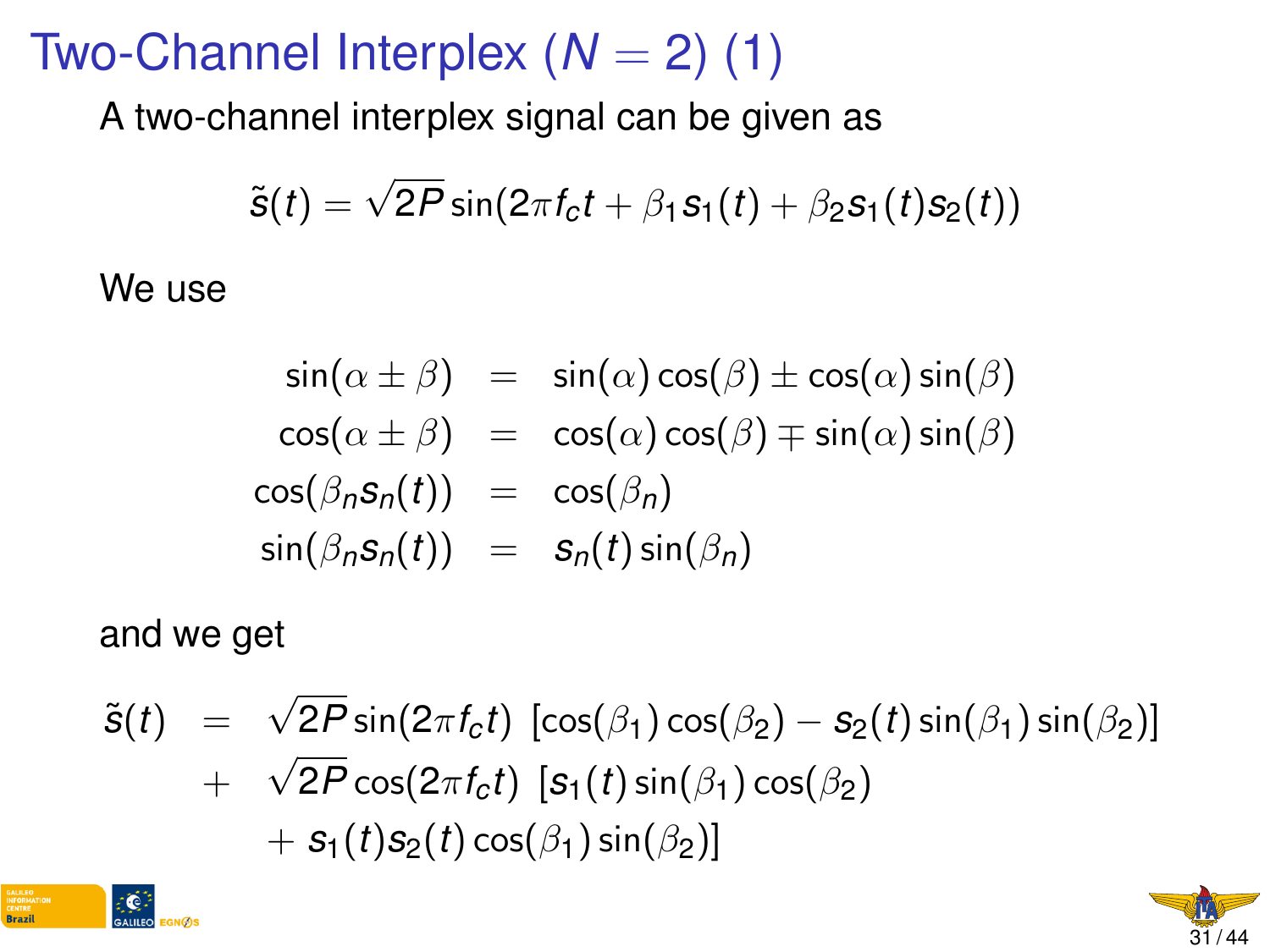# Two-Channel Interplex  $(N = 2)$  (2)

$$
P_c = P \cos^2(\beta_1) \cos^2(\beta_2)
$$
  
\n
$$
P_1 = P \sin^2(\beta_1) \cos^2(\beta_2)
$$
  
\n
$$
P_2 = P \sin^2(\beta_1) \sin^2(\beta_2)
$$
  
\n
$$
P_{im} = P \cos^2(\beta_1) \sin^2(\beta_2)
$$

- ▶ *P<sub>c</sub>*: Carrier power
- $\blacktriangleright$   $P_1$ : Power in channel 1
- $\blacktriangleright$  *P*<sub>2</sub>: Power in channel 2

 $\blacktriangleright$   $P_{im}$ : Power of the inter-modulation product If we choose  $\beta_1 = \pi/2$  and  $\beta_2 = \pi/4$  we get

$$
P_c = 0
$$
  
\n
$$
P_2 = P/2
$$
  
\n
$$
P_1 = P/2
$$
  
\n
$$
P_{im} = 0
$$

Quadrature binary shift keying (QPSK) modulation

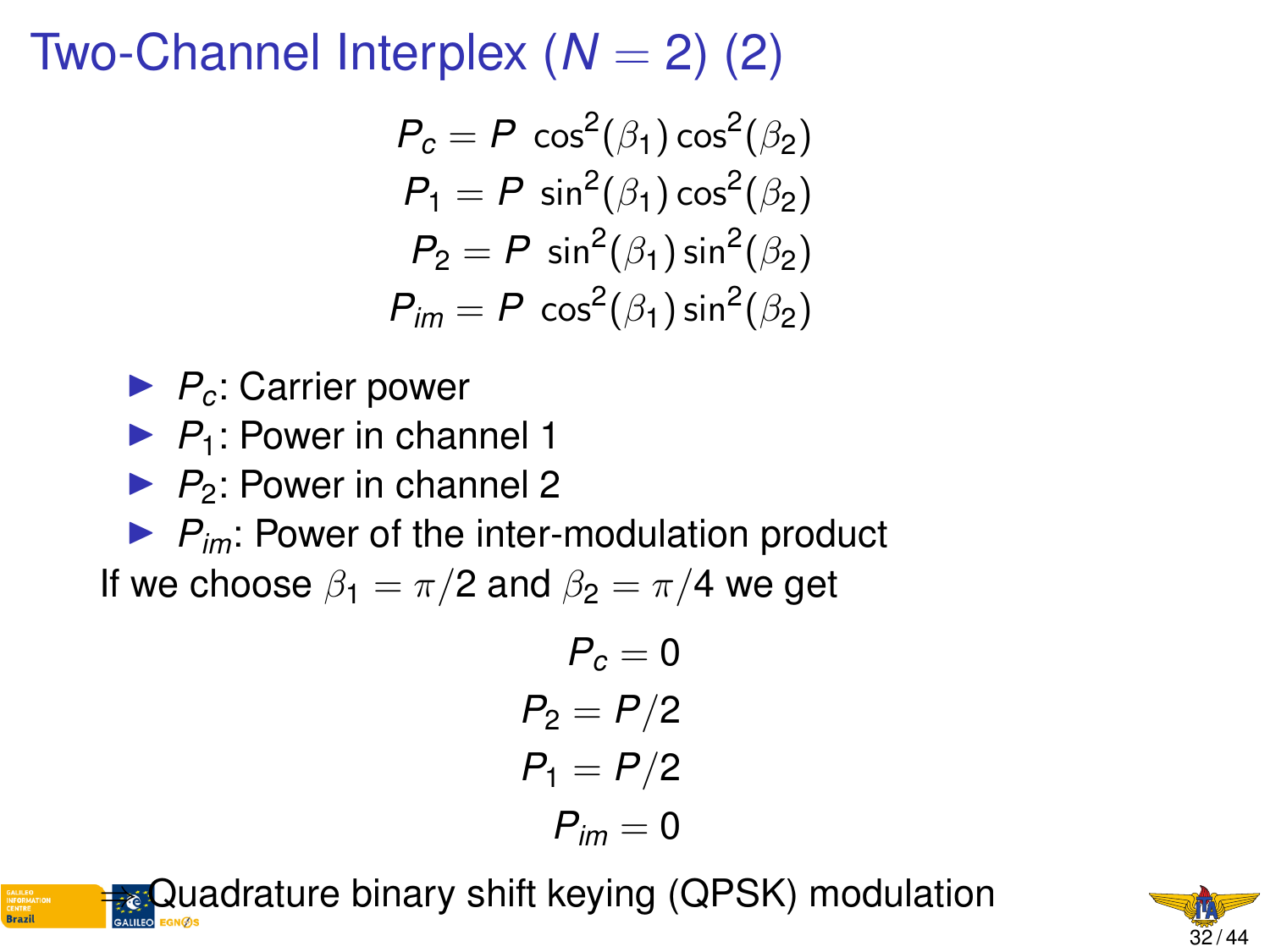

Equivalent baseband signal  $s(t) = \sqrt{P_1} s_1(t) + j$  $P_1$  signal  $s(t) = \sqrt{P_1} s_1(t) + \mathrm{j} \sqrt{P_2} s_2(t)$  with  $\tilde{s}(t) = \sqrt{2} \mathrm{Re}\{s(t) \mathrm{e}^{\mathrm{j} 2 \pi f_c t}\}$ 



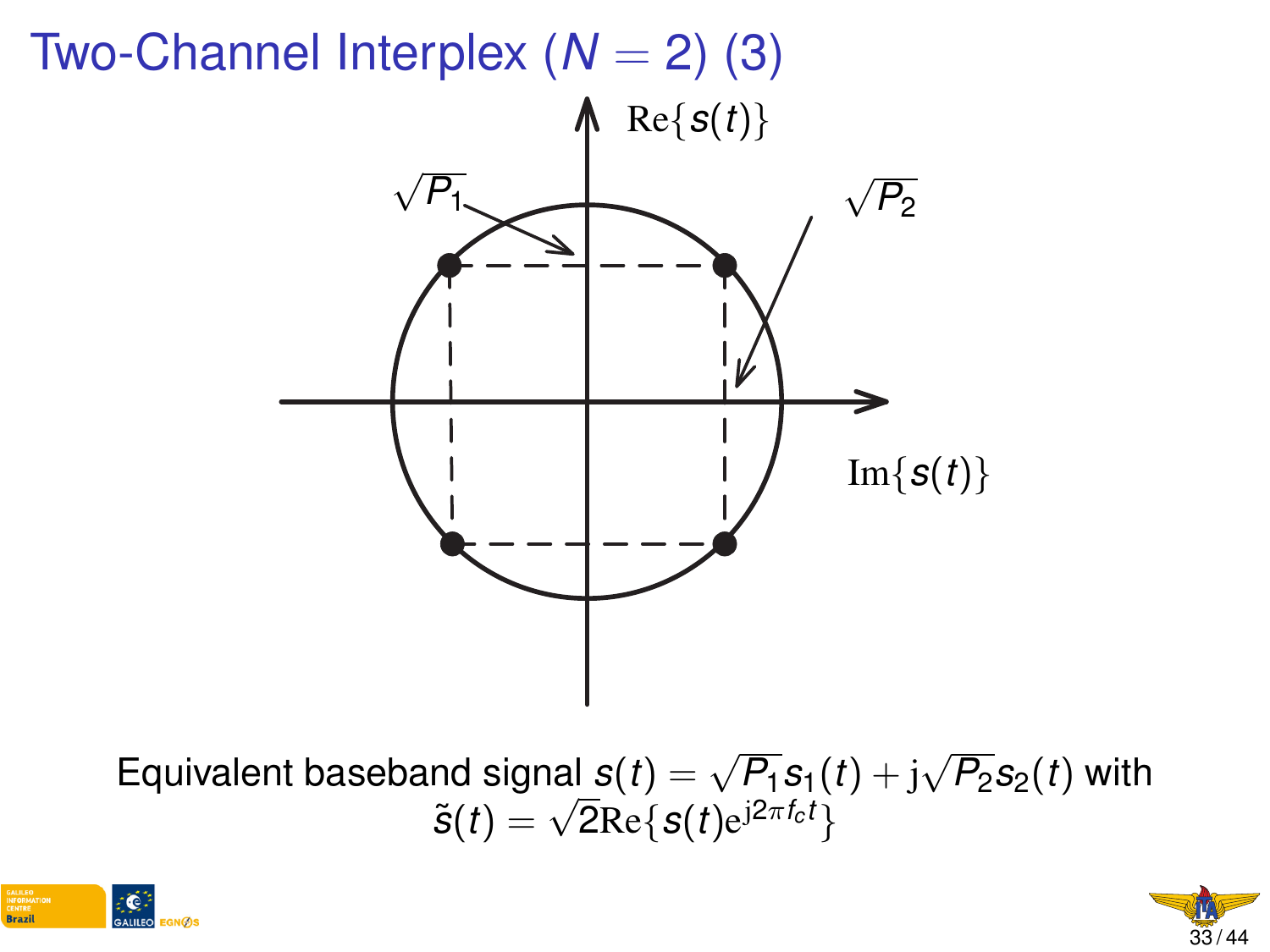Staggering - Offset QPSK (OQPSK)





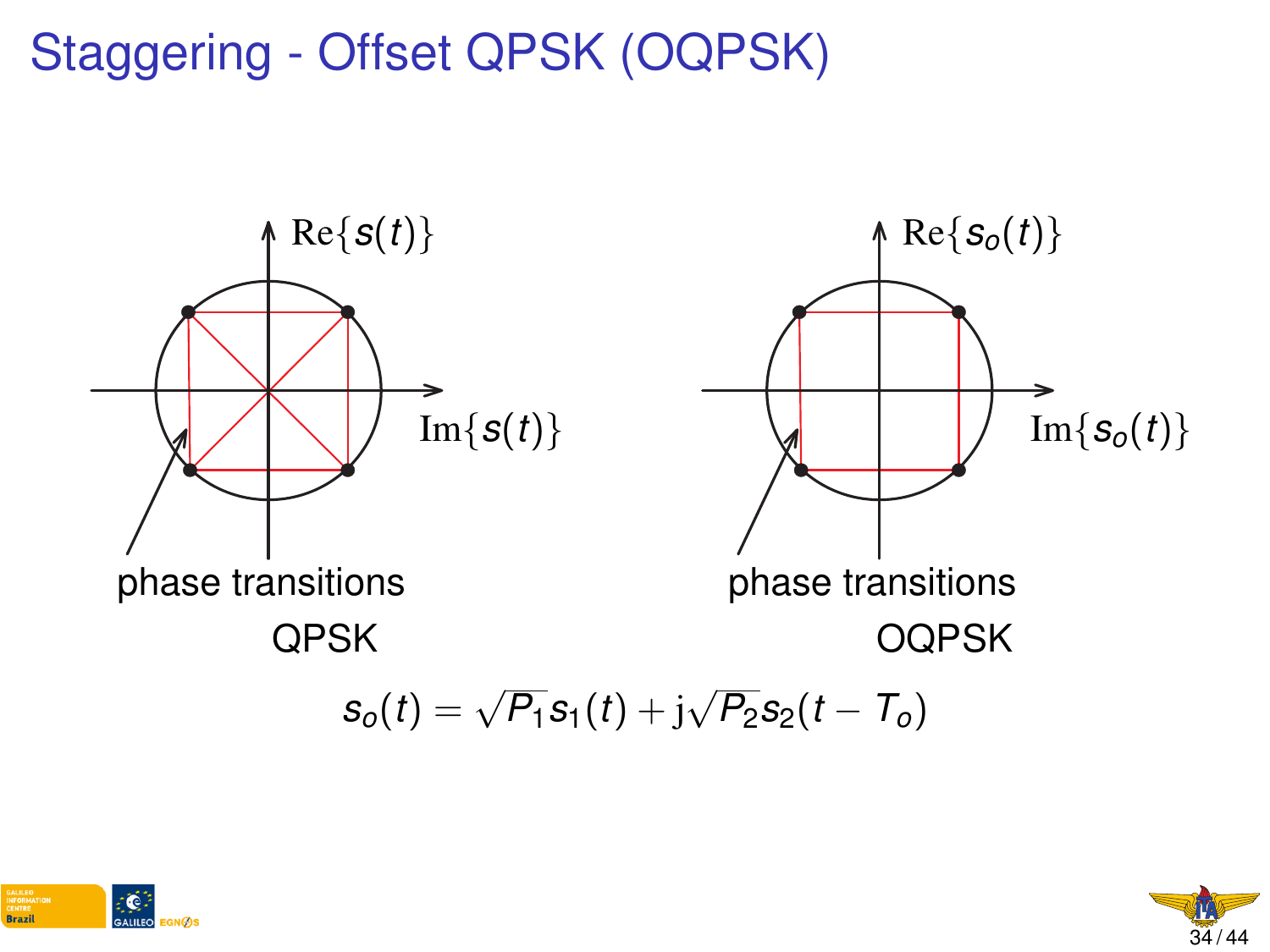# Three-Channel Interplex  $(N = 3)$  (1)

A three-channel interplex signal can be given as

$$
\tilde{s}(t) = \sqrt{2P} \sin(2\pi f_c t + \beta_1 s_1(t) + \beta_2 s_1(t) s_2(t) + \beta_3 s_1(t) s_3(t)),
$$

and we get

$$
\tilde{s}(t) = \sqrt{2P} \sin(2\pi f_c t) \underbrace{\cos(\beta_1 s_1(t) + \beta_2 s_1(t) s_2(t) + \beta_3 s_1(t) s_3(t))}_{=A_1} + \sqrt{2P} \cos(2\pi f_c t) \underbrace{\sin(\beta_1 s_1(t) + \beta_2 s_1(t) s_2(t) + \beta_3 s_1(t) s_3(t))}_{=A_2}
$$

Now, we can write

$$
A_1 = \cos(\beta_1)\cos(\beta_2)\cos(\beta_3) - s_2(t)s_3(t)\cos(\beta_1)\sin(\beta_2)\sin(\beta_3) - s_2(t)\sin(\beta_1)\sin(\beta_2)\cos(\beta_3) - s_3(t)\sin(\beta_1)\cos(\beta_2)\sin(\beta_3)
$$



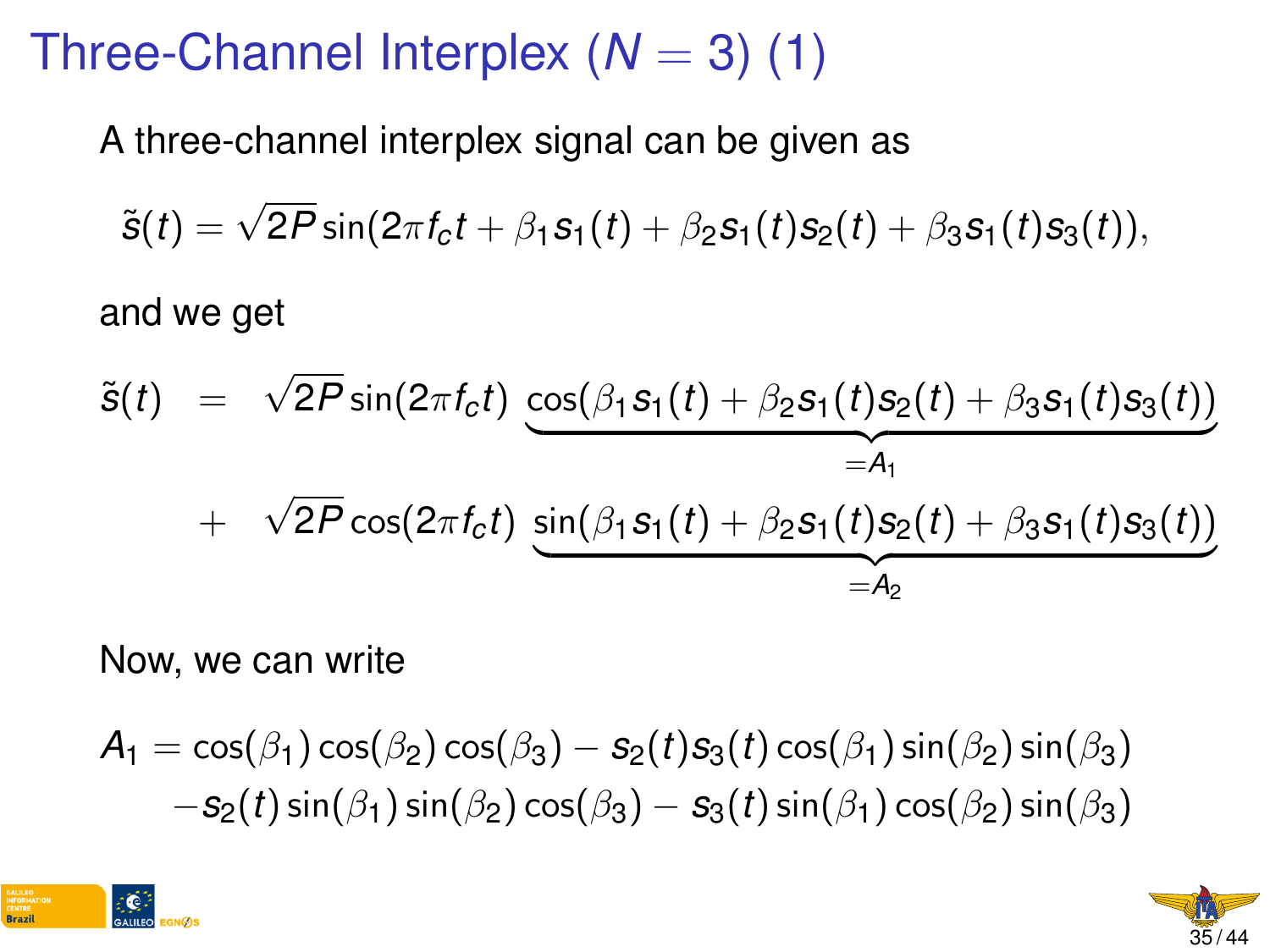# Three-Channel Interplex  $(N = 3)$  (2)

and

$$
A_2 = s_1(t) \sin(\beta_1) \cos(\beta_2) \cos(\beta_3)
$$
  
\n
$$
- s_1(t) s_2(t) s_3(t) \sin(\beta_1) \sin(\beta_2) \sin(\beta_3)
$$
  
\n
$$
+ s_1(t) s_2(t) \cos(\beta_1) \sin(\beta_2) \cos(\beta_3)
$$
  
\n
$$
+ s_1(t) s_3(t) \cos(\beta_1) \cos(\beta_2) \sin(\beta_3)
$$

In order to eliminate most of the inter-modulation terms we can choose  $\beta_1 = \pi/2$  and we get

$$
P_1 = P \cos^2(\beta_2) \cos^2(\beta_3)
$$
  
\n
$$
P_2 = P \sin^2(\beta_2) \cos^2(\beta_3)
$$
  
\n
$$
P_3 = P \cos^2(\beta_2) \sin^2(\beta_3)
$$
  
\n
$$
P_{im} = P \sin^2(\beta_2) \sin^2(\beta_3)
$$



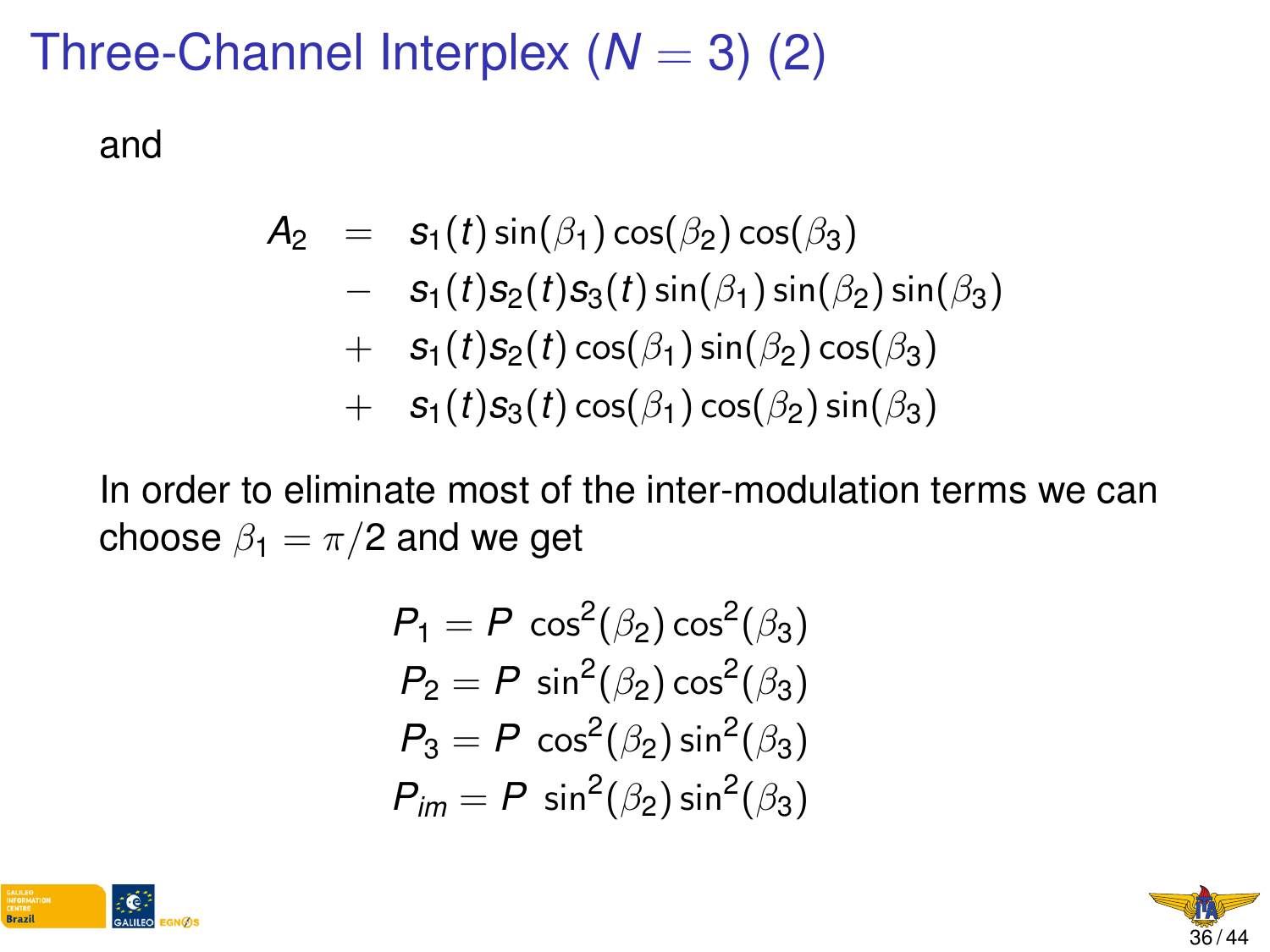# Three-Channel Interplex  $(N = 3)$  (3)





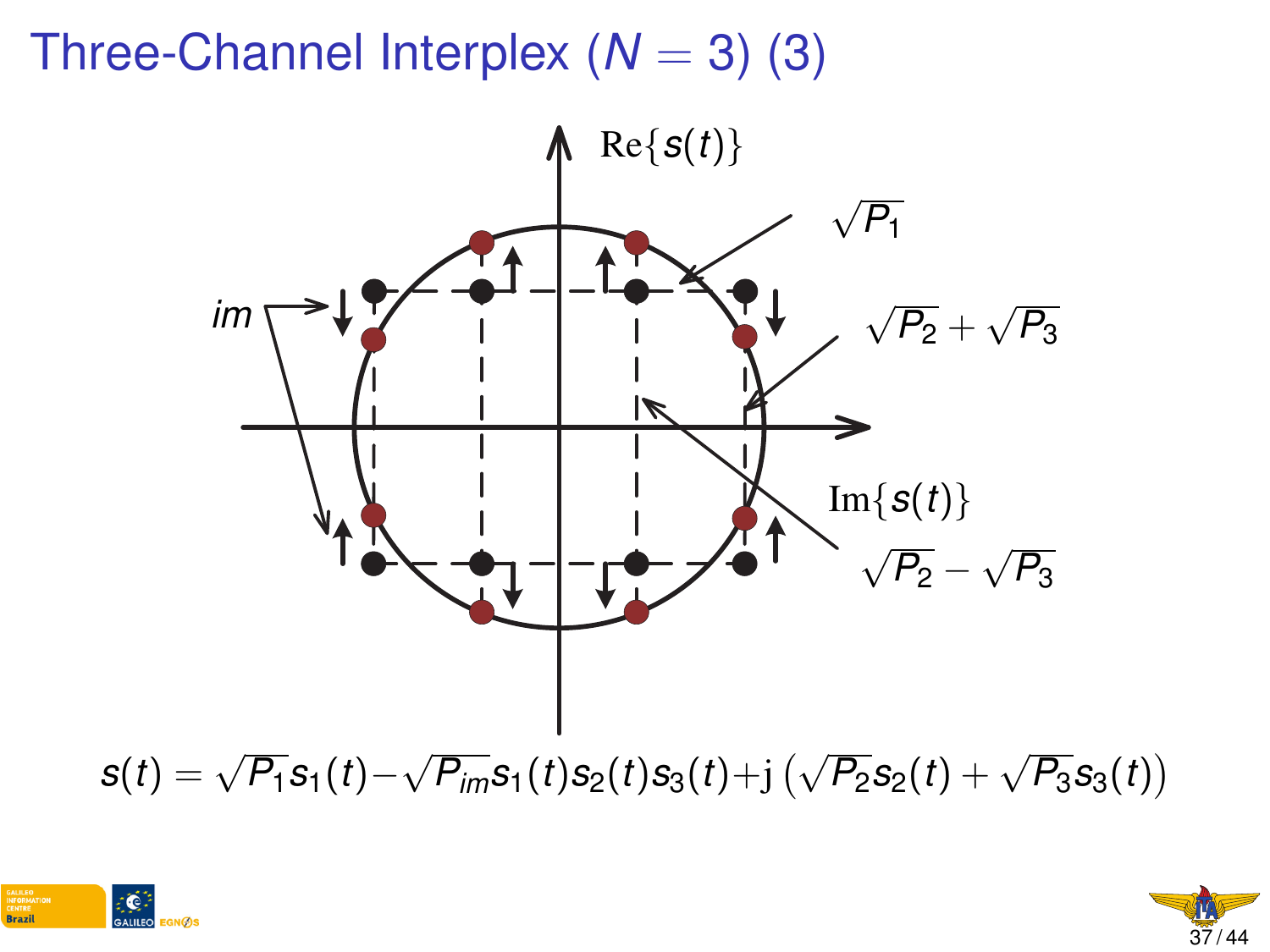Three-Channel Interplex  $(N = 3)$  (4)

Example for  $P_1 = 2 \cdot P_2$  and  $P_2 = P_3$ :

$$
P_1 = \cos^2(\beta_2)\cos^2(\beta_3) = 2 \cdot \sin^2(\beta_2)\cos^2(\beta_3)
$$
  
\n
$$
P_2 = P_3 = \sin^2(\beta_2)\cos^2(\beta_3) = \cos^2(\beta_2)\sin^2(\beta_3)
$$

We get

$$
\cos^2(\beta_2)=2\cdot\sin^2(\beta_2)
$$

and

$$
\begin{aligned} &\cos^2(\beta_2)=2\cdot(1-\cos^2(\beta_2))\\ &\cos^2(\beta_3)=2\cdot(1-\cos^2(\beta_3)) \end{aligned}
$$

and

**Brazil** 

$$
\beta_2 = \beta_3 = \arccos(\sqrt{\frac{2}{3}})
$$
\n
$$
\Rightarrow P_1 = \frac{4}{9}P, P_2 = P_3 = \frac{2}{9}P, \text{ and } P_{\text{im}} = \frac{1}{9}P
$$

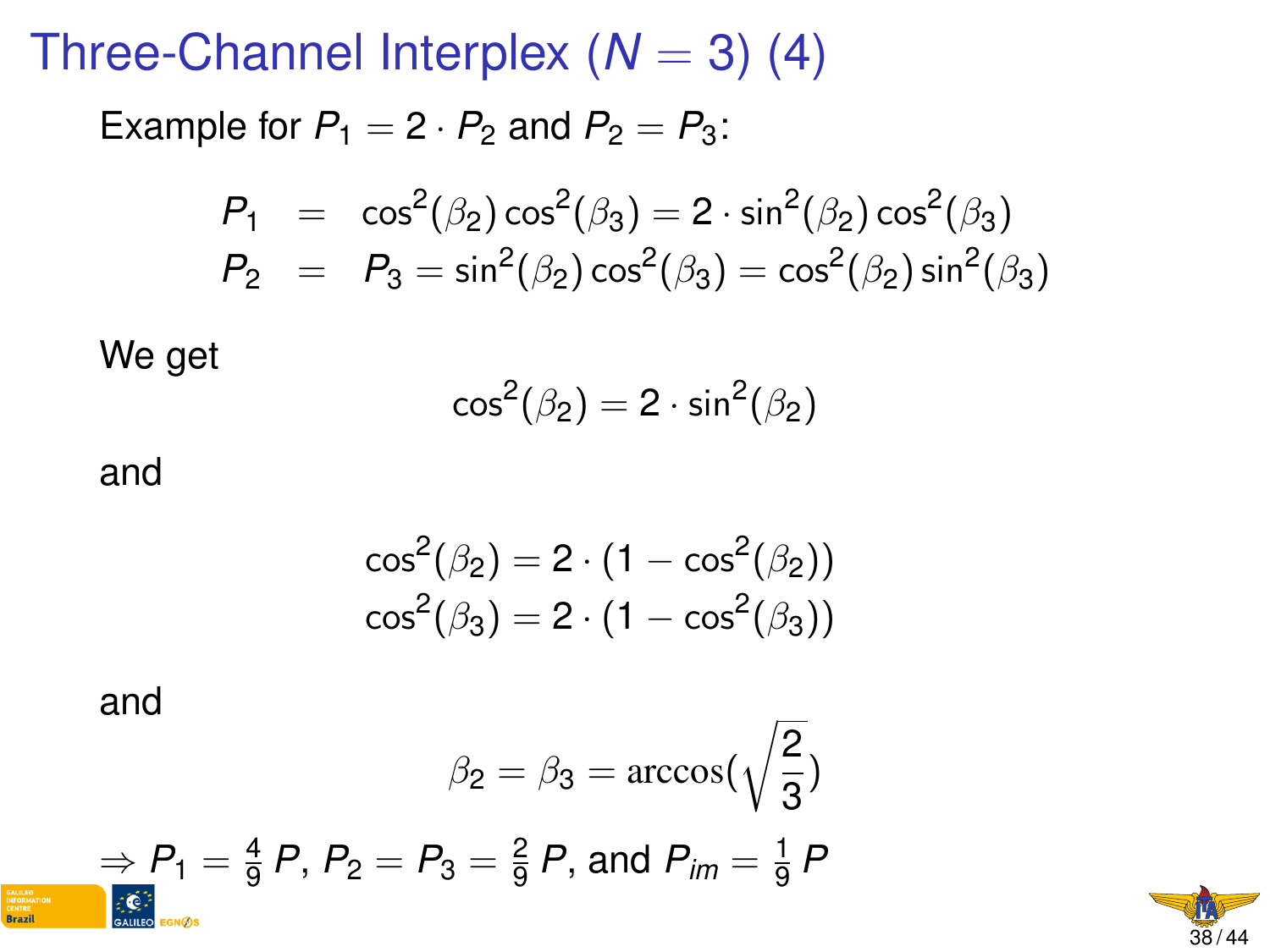### <span id="page-39-0"></span>**Outline**

[Rectangular Chip Pulse Shape](#page-1-0)

[Binary Offset Carrier \(BOC\) Signals](#page-6-0)

[Composite BOC and Time-Multiplex BOC](#page-18-0)

[Signal Mapping/Multiplexing Methods](#page-27-0)

[Signal Interplex](#page-29-0)

[Alternate BOC \(AltBOC\)](#page-39-0)



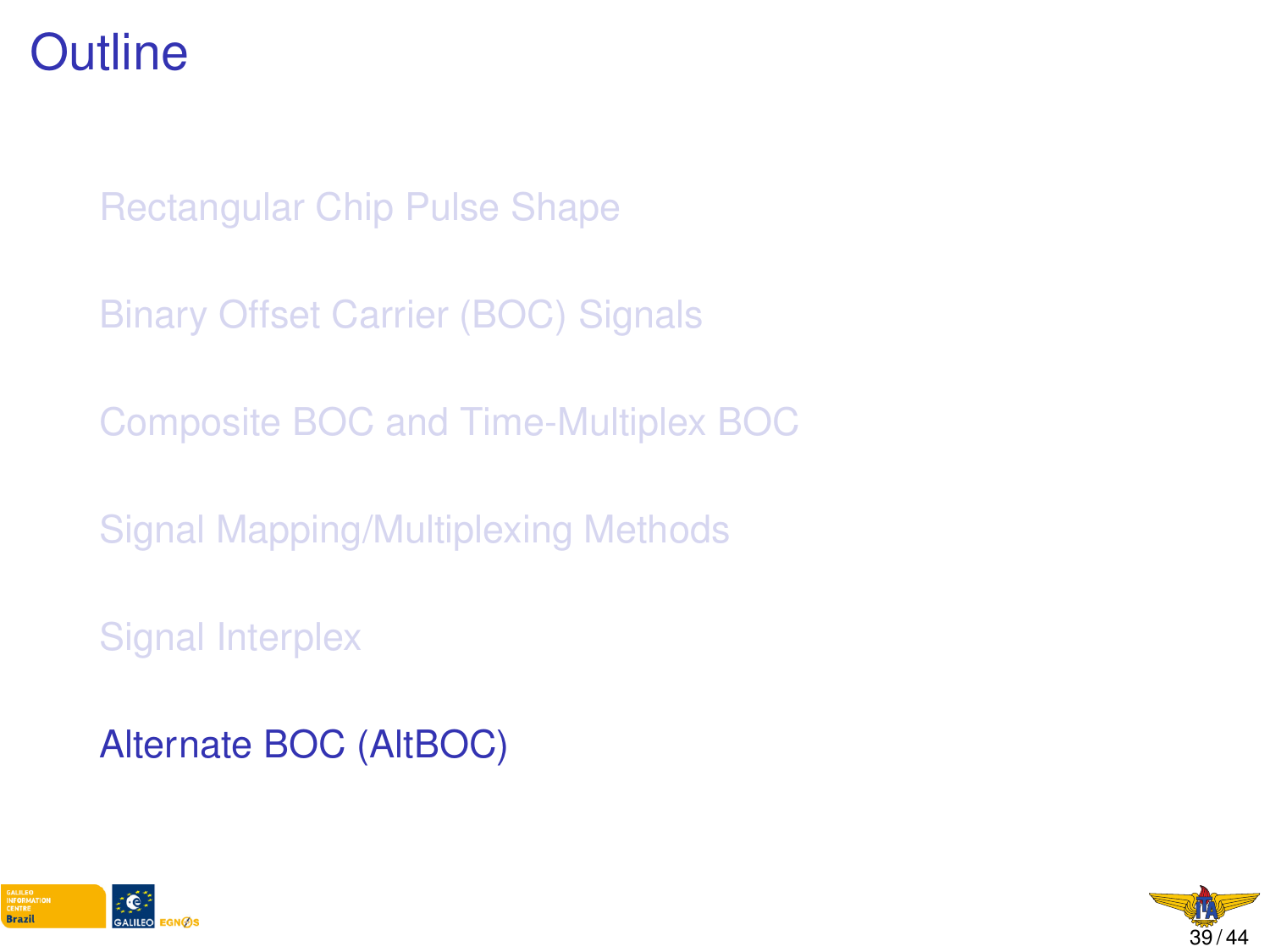#### Constant Envelope AltBOC

In order to achieve a constant envelope four signal components can be multiplexed on one carrier frequency with

$$
s(t) = \frac{1}{2\sqrt{2}} \left[ \left( s_1(t) + j s_2(t) \right) \psi'_M(t) + \left( s_3(t) + j s_4(t) \right) \psi_M(t) + \left( \bar{s}_1(t) + j \bar{s}_2(t) \right) \bar{\psi}'_M(t) + \left( \bar{s}_3(t) + j \bar{s}_4(t) \right) \bar{\psi}_M(t) \right]
$$

with the inter-modulation products

$$
\begin{array}{rcl}\n\bar{s}_1(t) & = & s_2(t)s_3(t)s_4(t) \\
\bar{s}_2(t) & = & s_1(t)s_3(t)s_4(t) \\
\bar{s}_3(t) & = & s_1(t)s_2(t)s_4(t) \\
\bar{s}_4(t) & = & s_1(t)s_2(t)s_3(t)\n\end{array}
$$

and the multi-level complex subcarriers

$$
\psi_M(t) = \psi(t) + j\psi(t - \frac{1}{4f_s}), \quad \psi'_M(t) = \psi(t) - j\psi(t - \frac{1}{4f_s})
$$

$$
\bar{\psi}_M(t) = \bar{\psi}(t) + j\bar{\psi}(t - \frac{1}{4f_s}), \quad \bar{\psi}'_M(t) = \bar{\psi}(t) - j\bar{\psi}(t - \frac{1}{4f_s})
$$

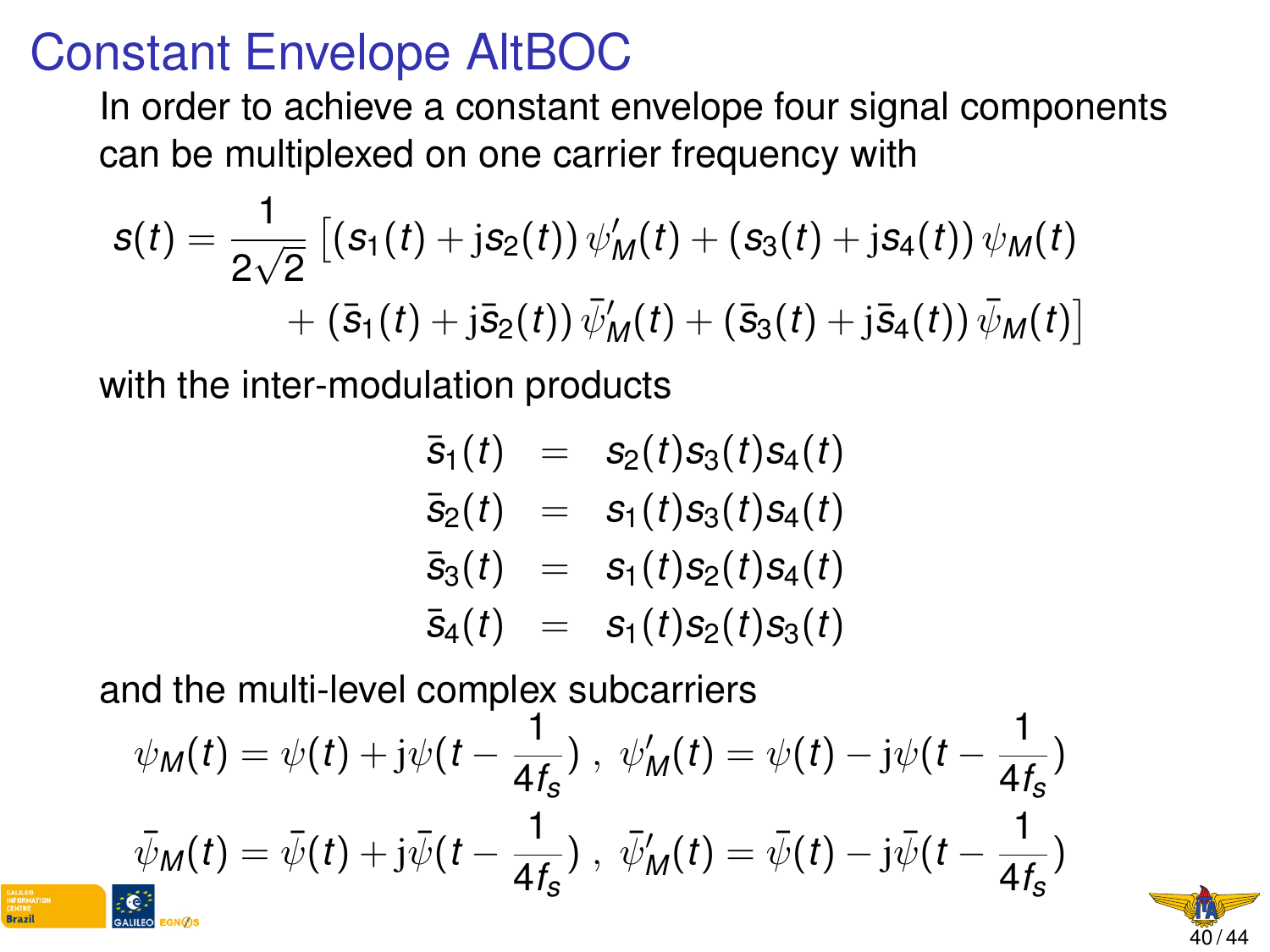# Constant Envelope AltBOC Subcarriers (1)

The two four-valued subcarriers are given as

$$
\psi(t) = \frac{\sqrt{2}}{4} \text{sgn}(\cos(2\pi f_s t - \frac{\pi}{4})) + \frac{1}{2} \text{sgn}(\cos(2\pi f_s t)) \n+ \frac{\sqrt{2}}{4} \text{sgn}(\cos(2\pi f_s t + \frac{\pi}{4})) \n\bar{\psi}(t) = -\frac{\sqrt{2}}{4} \text{sgn}(\cos(2\pi f_s t - \frac{\pi}{4})) + \frac{1}{2} \text{sgn}(\cos(2\pi f_s t)) \n- \frac{\sqrt{2}}{4} \text{sgn}(\cos(2\pi f_s t + \frac{\pi}{4}))
$$



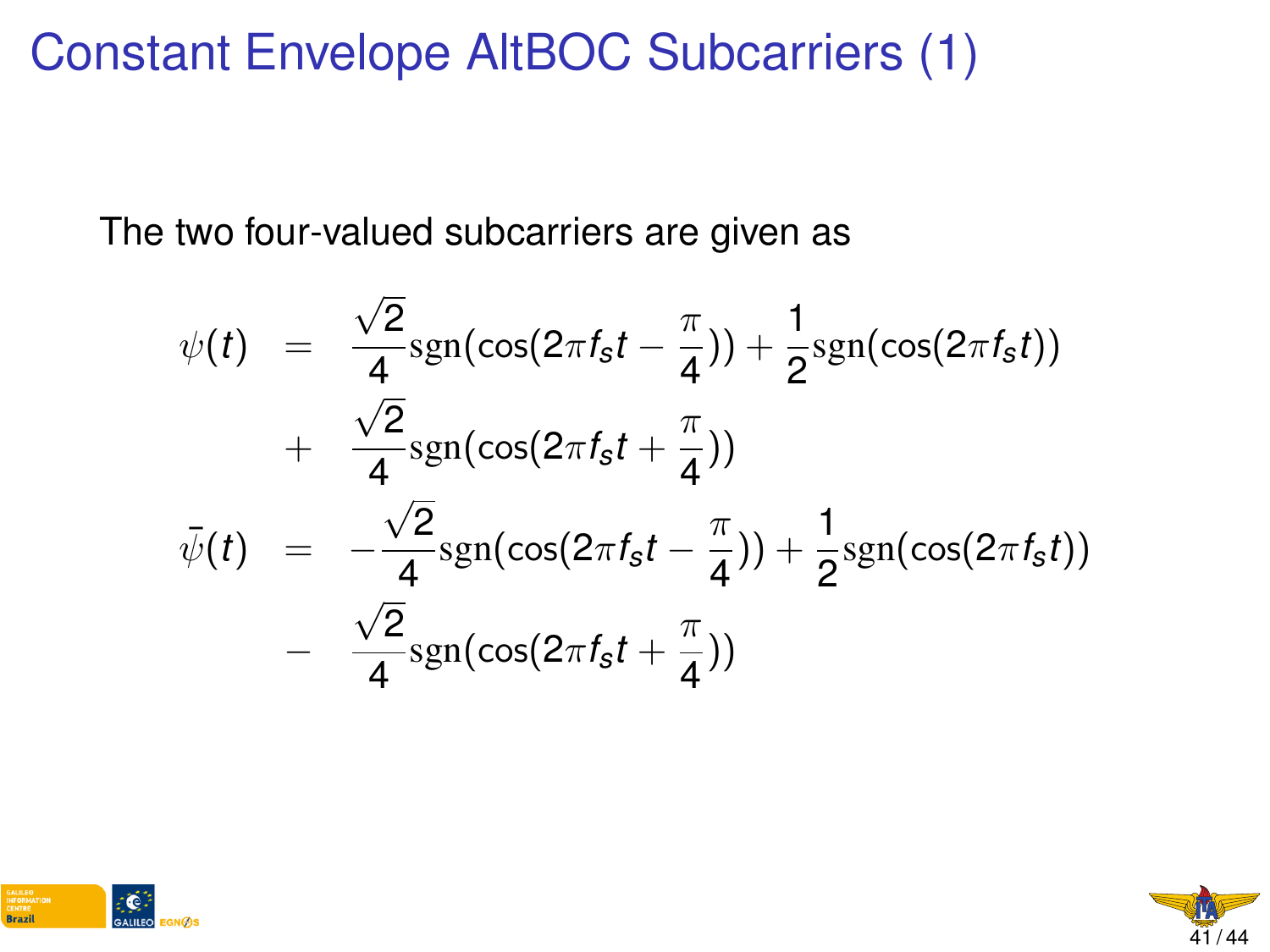### Constant Envelope AltBOC Subcarriers (2)





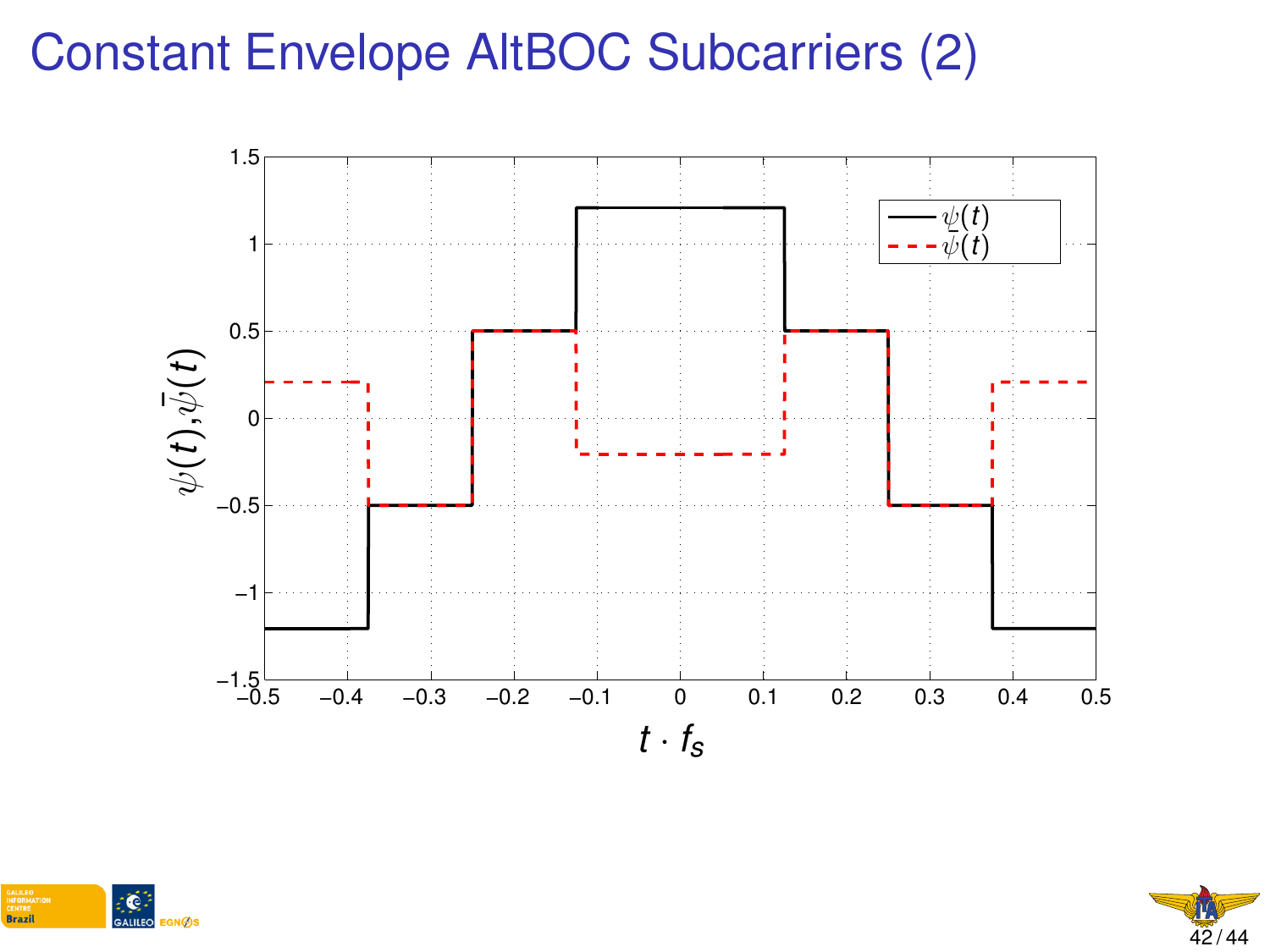#### Constant Envelope AltBOC Signal Constellation